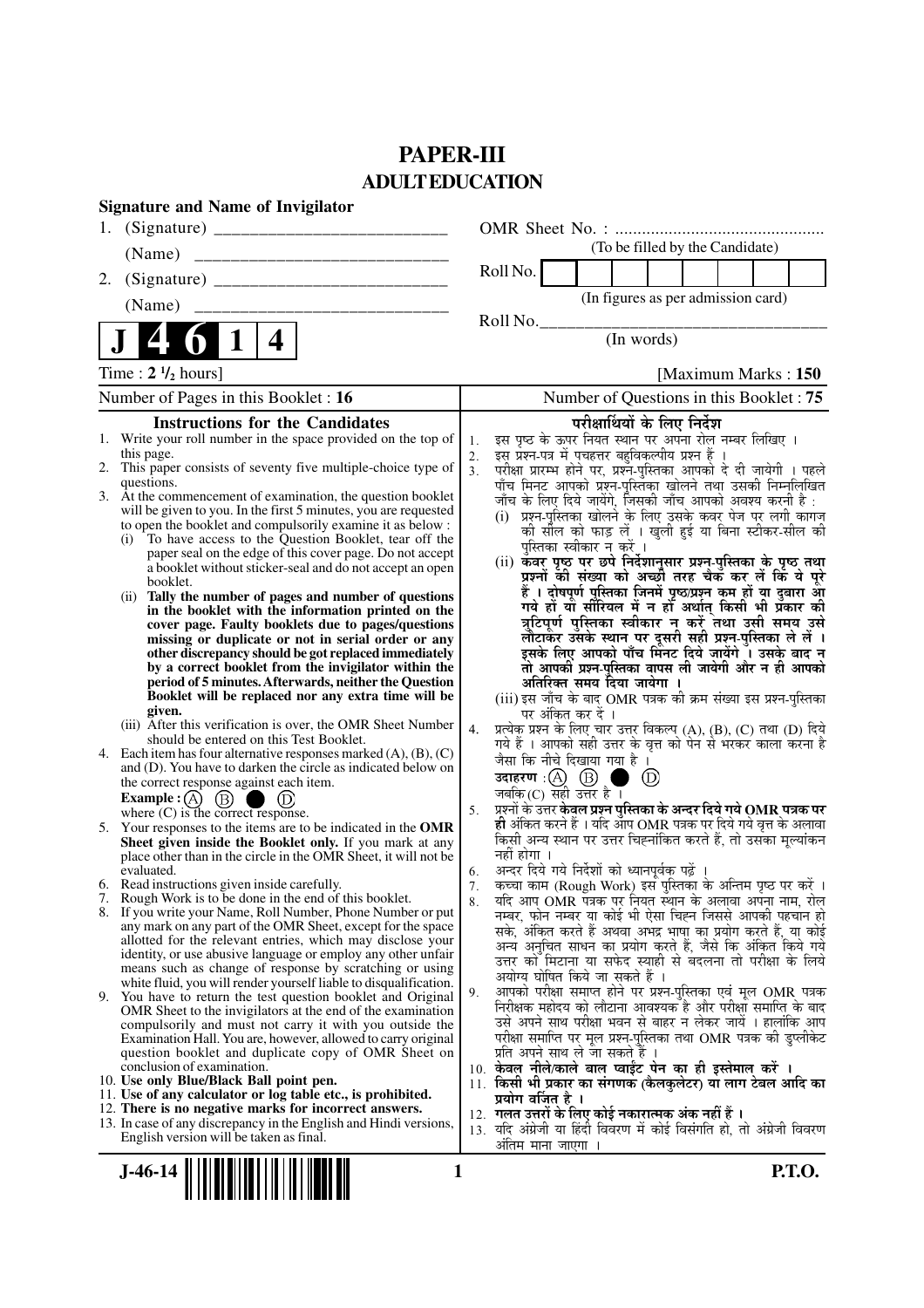#### **ADULT EDUCATION Paper – III**

**Note :** This paper contains **seventy five (75)** objective type questions of **two (2)** marks each. **All** questions are compulsory.

- **1.** Distance Education is recognised by (A) UGC (B) NCERT<br>(C) NIOS (D) DEB
	- $(C)$  NIOS
- **2.** Population Education in colleges is imported through
	- (A) Women Development Cells
	- (B) NSS
	- (C) Population Education Clubs
	- (D) Dramatic Society
- **3.** The Chairman of First Higher Education Commission was
	- (A) Maulana Azad
	- (B) Zakir Hussain
	- (C) Radha Krishnan
	- (D) D.S. Kothari
- **4.** Male/Female Sex Ratio in India has increased from 2001 to 2011<br>(A) 933-943 (B) 933-946
	- (A) 933-943<br>(C) 930-943
	- (C) 930-943 (D) 930-946
- **5.** Main functions of GRC is
	- (A) Gender equality
	- (B) Child care
	- (C) Empowering woman
	- (D) All of the above
- **6.** Functions of CEC are
	- (A) Income generation
	- (B) Individual Interest promotion
	- (C) Equivalency
	- $(D)$  All of them
- **7.** Median does the following :
	- (A) Gives the average size of data.
	- (B) Shows the maximum frequency.
	- (C) Divides the whole distribution into two equal parts.
	- (D) Shows variation among the data.
- **8.** 'Range' shows the following :
	- (A) The differences between the maximum and minimum number
	- (B) The number with maximum frequency.
	- (C) The number which divide the whole distribution in two equal part.
	- (D) None of the above.

#### Paper-III 2 J-46-14

- **9.** PEC's in institution function under (A) UNFPA (B) UNICFE<br>
(C) UNDP (D) WHO
	- $(C)$  UNDP
- **10.** Sulabh International is engaged in (A) Food Security
	- (B) Legal Awareness
	- (C) Remedial Adult Education
	- (D) Sanitation
- **11.** Evaluation of extension programme should be
	- (A) Quantitative
	- (B) Qualitative
	- (C) Both Qualitative and Quantitative
	- (D) None of the above
- **12.** Learning needs of Adults in rural and urban areas are
	- (A) Quite difference
	- (B) Same
	- (C) Some what different
	- (D) Cannot say
- **13.** NIOS offers
	- (A) Open Basic Education
	- (B) Academic Programmes
	- (C) Vocational Programmes
	- (D) All of the above
- **14.** The learning material for Adult Education is produced by
	- (A) National Book Trust
	- (B) State Resource Centre
	- (C) Non-Governmental Organization
	- (D) All of the above
- **15.** Each one teach one model is suitable for
	- (A) Urban Area
	- (B) Rural Area
	- (C) Scantly distributed population area
	- (D) None of the above
- **16.** Conditioning, imitation, memorising, skill training and exploring are stages for adult learning theory by<br>(A) Bloom (B) Be
	- (B) Belbin<br>(D) Paylov
	- $(C)$  Skinner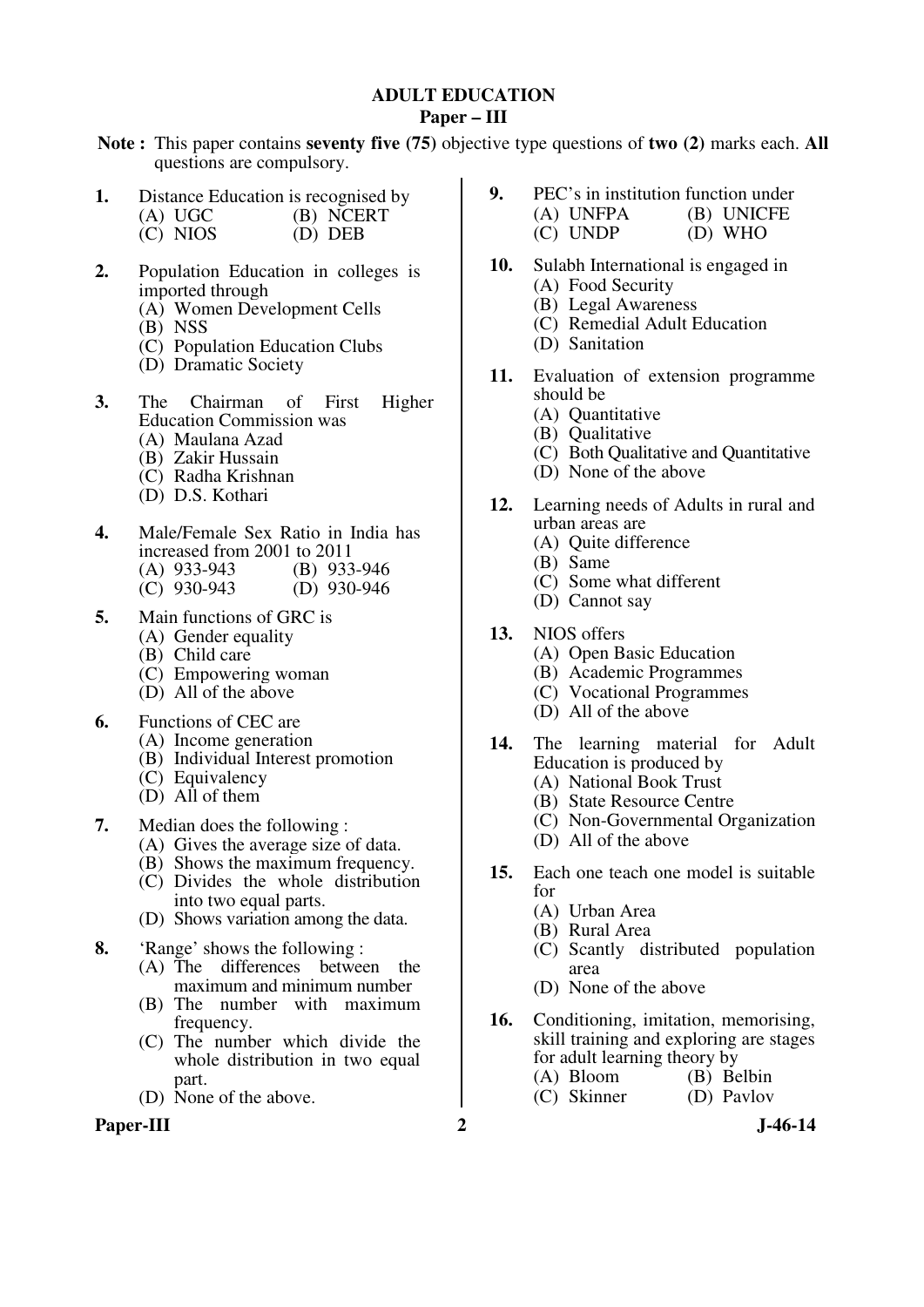## प्रौढ़ शिक्षा ¯ÖÏ¿®Ö¯Ö¡Ö **– III**

|          | <b>सूचना :</b> इस प्रश्नपत्र में <b>पचहत्तर</b> (75) बहु-विकल्पीय प्रश्न हैं । प्रत्येक प्रश्न के <b>दो</b> (2) अंक हैं । <b>सभी</b> प्रश्न अनिवार्य हैं ।                        |            |                                                                                                                                                                                                   |
|----------|-----------------------------------------------------------------------------------------------------------------------------------------------------------------------------------|------------|---------------------------------------------------------------------------------------------------------------------------------------------------------------------------------------------------|
| 1.       | दूरस्थ शिक्षा को मान्यता प्रदान करता है<br>(A) यू.जी.सी.<br>(B) एन.सी.ई.आर.टी.<br>(C) एन.आई.ओ.एस.<br>(D) डी.ई.बी.                                                                 | 9.         | संस्थाओं में पी.ई.सी. निम्न के अधीन काम<br>करते हैं<br>(A) यू.एन.एफ.पी.ए. (B) यूनिसेफ<br>यू.एन.डी.पी. (D) डब्ल्यू.एच.ओ.<br>(C)                                                                    |
| 2.       | महाविद्यालयों में जनसंख्या शिक्षा दी जाती है<br>महिला विकास सेल<br>(A)<br>राष्ट्रीय सेवा योजना<br>(B)<br>(C) जन शिक्षा क्लब<br>(D) नाट्य सोसाइटी                                  | 10.<br>11. | सुलभ इन्टरनेशनल किसमें कार्यरत है ?<br>(A)<br>खाद्य सुरक्षा<br>(B) कानूनी चेतना<br>(C) उपचारात्मक प्रौढ़ शिक्षा<br>स्वच्छता<br>(D)<br>सभी विस्तार कार्यक्रमों का मूल्यांकन होना चाहिए             |
| 3.       | प्रथम उच्च शिक्षा आयोग के चेयरमैन थे<br>(A) मौलाना आजाद (B) जाकिर हुसैन<br>(D) डी.एस. कोठारी<br>राधा कृष्णन<br>(C)                                                                |            | संख्यात्मक<br>(A)<br>गुणात्मक<br>(B)<br>(C) संख्यात्मक एवं गुणात्मक दोनों<br>उपरोक्त कोई नहीं<br>(D)                                                                                              |
| 4.       | पुरुष/महिला लिंग अनुपात भारत में 2001 से<br>बढ़कर 2011 में<br>(A) 933-943 (B) 933-946<br>930-943<br>930-946<br>(D)<br>(C)                                                         | 12.        | ग्रामीण तथा शहरी क्षेत्रों के वयस्कों को अधिगम<br>आवश्यकताएँ होती है<br>बिल्कुल भिन्न<br>(A)<br>समान<br>(B)                                                                                       |
| 5.       | जी.आर.सी. के मुख्य प्रकार्य है<br>लिंग समानता<br>(A)<br>(B) शिशु देखभाल<br>महिला सशक्तिकरण<br>(C)<br>उपरोक्त सभी<br>(D)                                                           | 13.        | (C) कुछ हद तक भिन्न<br>पता नहीं<br>(D)<br>एन.आई.ओ.एस. प्रदान करता है<br>(A) ओपेन बेसिक एजुकेशन<br>एकेडमिक कार्यक्रम<br>(B)<br>(C) व्यवसायिक कार्यक्रम                                             |
| 6.<br>7. | सी.ई.सी. के प्रकार्य है<br>(A) आय उत्पत्ति<br>(B) व्यक्तिगत अभिरूचि विकास<br>(C)<br>समानता<br>(D) उपरोक्त सभी<br>मध्यक करता है                                                    | 14.        | (D) उपरोक्त सभी<br>प्रौढ़ शिक्षा के लिए अधिगम सामग्री बनायी जाती है<br>(A) नेशनल बुक ट्रस्ट<br>राज्य संसाधन केन्द्र<br>(B)<br>(C) गैर सरकारी संस्थाएँ<br>उपरोक्त सभी<br>(D)                       |
| 8.       | आँकड़ों का औसत<br>(A)<br>सबसे अधिक आवृत्ति वाला आँकड़ा<br>(B)<br>सारे वितरण को दो बराबर भागों में बाँटना<br>(C)<br>आँकड़ों में विषमता<br>(D)<br>'रेन्ज' दिखाता है                 | 15.        | एक पढ़ाये एक योजना उपयुक्त है<br>शहरी क्षेत्र<br>(A)<br>ग्रामीण क्षेत्र<br>(B)<br>बिखरी हुई जनसंख्या क्षेत्र<br>(C)<br>उपरोक्त से कोई नहीं<br>(D)                                                 |
|          | अधिकतम तथा न्यूनतम संख्या में अंतर<br>(A)<br>सबसे अधिक आवर्तीवाला आँकड़ा<br>(B)<br>वे आँकड़ा जो पूरे वितरण को दो बराबर<br>(C)<br>भागों में बाँटता है ।<br>उपरोक्त कोई नहीं<br>(D) | 16.        | कन्डीसनींग, इमीटेशन, मेमोराइजींग,<br>स्कील<br>ट्रेनिंग एवं एक्सप्लोरिंग चरण भी<br>वयस्क<br>अधिगम संकल्पना निम्न द्वारा की गई ?<br>बेलबीन<br>(B)<br>(A)<br>ब्लूम<br>स्कीनर<br>पावलोव<br>(C)<br>(D) |

**J-46-14 3 Paper-III**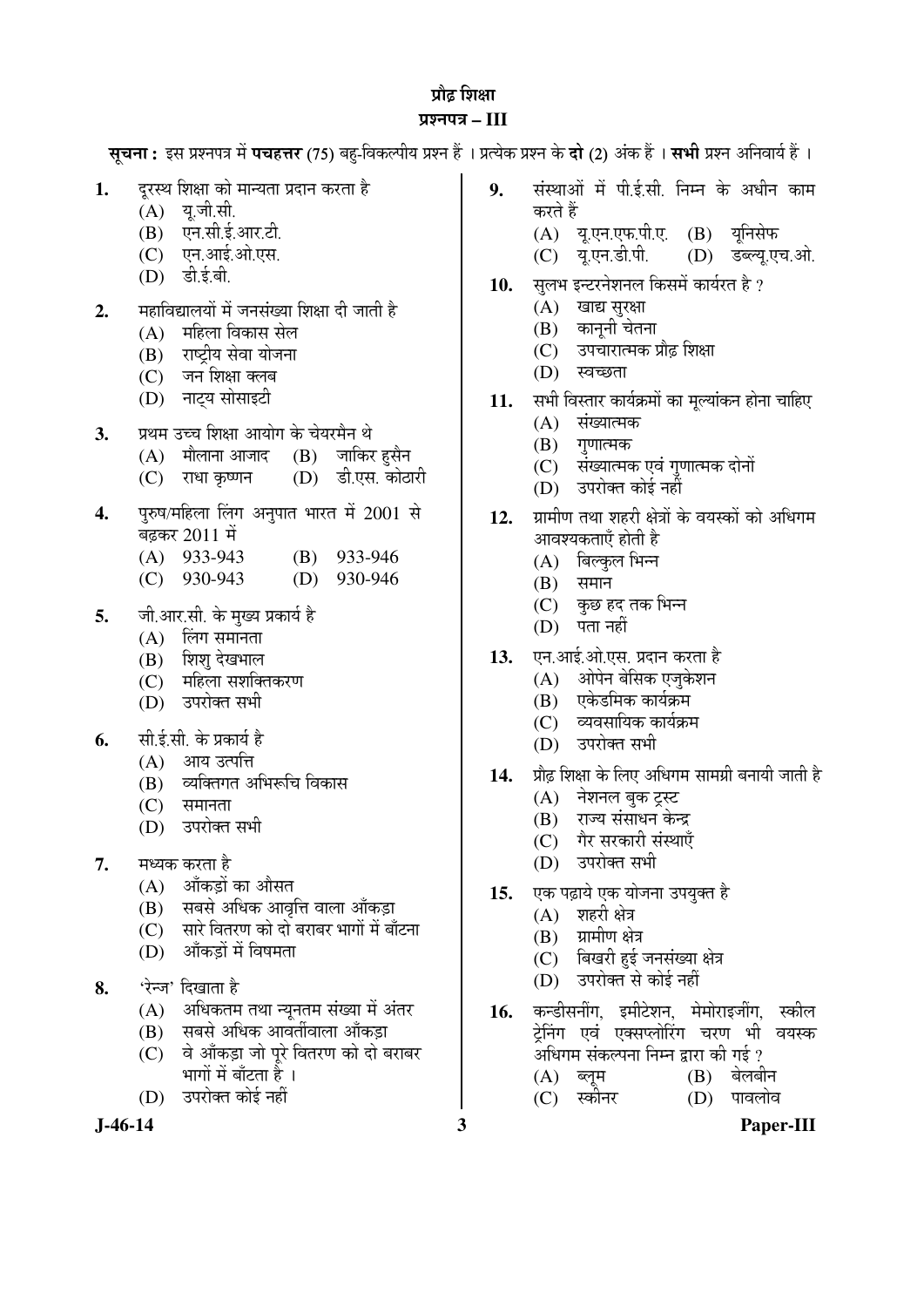- **17.** Adult learning should be
	- (A) Learner-centred
	- (B) Process-centred
	- (C) Content-centred
	- (D) All of the above
- **18.** Training of Prerak at CEC should have
	- (A) Group work
	- (B) Field visits
	- (C) Presentation by expert
	- (D) Above all
- **19.** Which one of the following is the result of Adult Literacy Programme ?
	- (A) Chipko movement
	- (B) Bachapan Bachao Andolan
	- (C) Anti-arrack agitation
	- (D) Bhoodan movement
- **20.** Leadership style in extension programme should be<br>(A) Autocratic (B) Democratic
	- (A) Autocratic (B) Democratic<br>(C) Participatory (D) None of above
	- $(C)$  Participatory
- **21.** First evaluation of Continuing Education Programme is done after (A) One year (B) Two years
	- (C) Three years (D) Four years
- **22.** Constitutional Amendment 73 is not related to
	- (A) Power to people
	- (B) Democracy at grassroot
	- (C) Literacy to people
	- (D) Local Self Government
- **23.** 'Angootha Chhap' is a
	- (A) Literacy Learning Sheet
	- (B) Literacy Radio Programme
	- (C) Literacy Primer
	- (D) Literacy Film
- 24. Sakshar Bharat programme completed how many years on  $8<sup>th</sup>$ September 2013 ? (A) Four (B) Five
	- (C) Six (D) Seven
- **25.** Meeting the current development needs of today without compromising the future needs is known as
	- (A) Distribution development
	- (B) Democratic development
	- (C) Sustainable development
	- (D) Equitable development

## Paper-III 3-46-14

- **26.** Most widely used method in social research is
	- (A) Case Study
	- (B) Interview
	- (C) Participant Observation
	- (D) Survey
- **27.** Term 'Praxis' was coined by<br>
(A) Petarson (B) Knox
	- $(A)$  Petarson<br> $(C)$  Friere (D) Knowles
- **28.** Literacy rate increased from 2001 to 2011 (A)  $64.8\% - 73\%$  (B)  $64.8\% - 75\%$ <br>(C)  $64.8\% - 77\%$  (D)  $64.8\% - 78\%$ (D)  $64.8\% - 78\%$
- **29.** 'Convergence' journal is published by (A) ICAE
	- (B) IUACE
	- (C) IAEA
	- (D) DUV International
- **30.** 'Delegation' means
	- (A) Transferring specified resources to people
	- (B) Transferring specified powers to sub-ordinates
	- (C) Transferring specified powers to superiors
	- (D) Garnering maximum benefits from resources
- **31.** Who coined the term 'extension' ?
	- (A) Charles McCarthy
		- (B) Triebel
		- (C) Rogers
		- (D) Belanger
- **32.** Which one of the following is a centre of polyvalent education ?
	- (A) Jan Shikshan Sansthan
	- (B) Lok Shikshan Sansthan
	- (C) State Resource Centre
	- (D) None of the above
- **33.** The World Education Forum adopted EFA goals at Dakar in year<br>(A) 1997 (B) 1998  $(A)$  1997<br>(C) 1999  $(D) 2000$
- **34.** According to which author 'adult's life situation is central to learning ?<br>(A) Skinner (B) Ausbel (A) Skinner (B) Ausbe<br>
(C) Thorndike (D) Knox  $(C)$  Thorndike
	-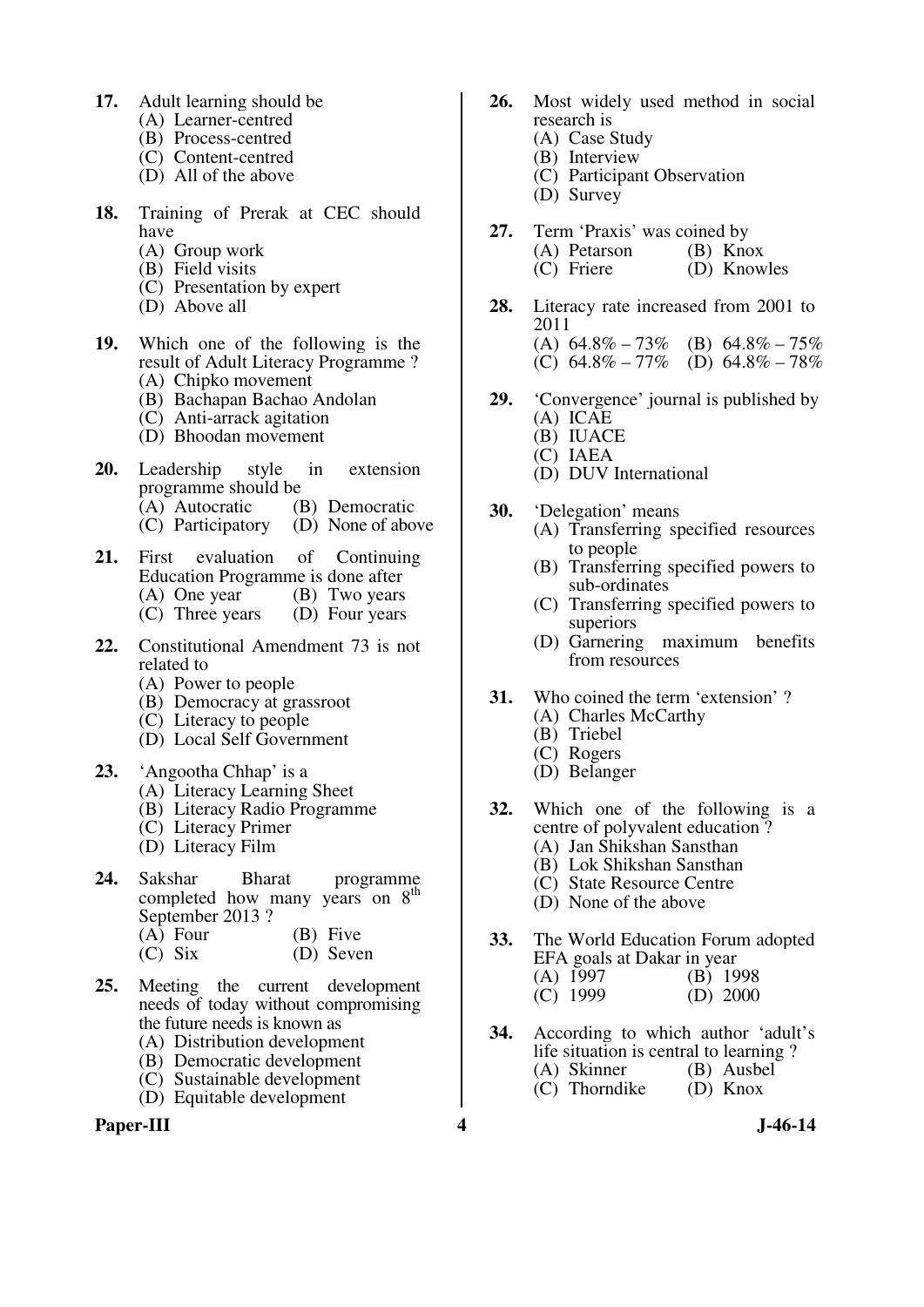- 17. प्रौढ अधिगम होना चाहिए
	- $(A)$  शिक्षार्थी केन्द्रित
	- (B) प्रक्रिया केन्द्रित
	- (C) विषय-वस्त केन्द्रित
	- $(D)$  उपरोक्त सभी
- 18. सी.ई.सी. के प्रेरक के प्रशिक्षण में होना चाहिए
	- $(A)$  समह कार्य
	- $(B)$  क्षेत्र भ्रमण
	- $(C)$  विशेषज्ञों के प्रदर्शन
	- (D) उपरोक्त सभी
- 19. निम्न में कौन सा आन्दोलन प्रौढ़ शिक्षा कार्यक्रम का परिणाम है ?
	- $(A)$  चिपको आन्दोलन
	- $(B)$  बचपन बचाओ आन्दोलन
	- (C) एन्टी अरक आन्दोलन
	- (D) भदान आन्दोलन
- **20.** विस्तार कार्यक्रमों में नेतृत्व के तरीके होने चाहिए
	- $(A)$  अधिनायकवादी
	- (B) प्रजातांत्रिक<br>(C) सहभागी
	- सहभागी
	- (D) उपरोक्त में से कोई नहीं
- 21. सतत शिक्षा कार्यक्रम का प्रथम मुल्यांकन \_\_\_\_\_\_\_\_ ¾ÖÂÖÔ/¾ÖÂÖÖí Ûêú ¯Ö¿"ÖÖŸÖ ÆüÖêŸÖÖ Æîü …
	- $\overline{(A)}$  एक वर्ष  $(B)$  दो वर्ष<br>(C) तीन वर्ष  $(D)$  चार वर्ष
	- $(C)$  तीन वर्ष
- 22. संवैधानिक संशोधन 73 सम्बन्धित नहीं है
	- $(A)$  लोगों को सत्ता देने से
	- (B) सार्वभौमिक स्तर पर लोकतन्त्र
	- (C) लोगों के लिए साक्षरता
	- (D) स्थानीय स्वायत्त शासन
- 23. 'अँगुठा छाप' है एक
	- (A) साक्षरता अधिगम पत्र<br>(B) साक्षरता रेडियो कार्यः
	- साक्षरता रेडियो कार्यक्रम
	- (C) साक्षरता बाल-पोथी
	- (D) साक्षरता फिल्म
- 24. 8 सितम्बर, 2013 को साक्षर भारत कार्यक्रम ने कितने वर्ष पूरे कर लिए ?<br>(A) =चार
	- $(B)$  पाँच
	- (C) छ: (D) सात
- 25. भविष्य की आवश्यकताओं से समझौता किये बिना आज की मौजुदा विकास सम्बन्धी आवश्यकताओं को परा करने को कहा जाता है
	- $(A)$  विवरणात्मक विकास
	- (B) लोकतन्त्रीय विकास
	- (C) धारणीय विकास
	- $(D)$  न्याय संगत विकास

- 26. सामाजिक अनसंधान में सबसे अधिक प्रयोग में आनेवाली विधि है
	- (A) विषय अध्ययन (केस स्टडी)
	- $(B)$  साक्षात्कार
	- $(C)$  सहभागी प्रेक्षण
	- (D) सर्वेक्षण
- 27. 'प्राक्षिस' शब्द को किसने गढ़ा था ?
	- (A) पेटरसन (B) नॉक्स<br>(C) फ्रेरे (D) नौलिर
		- $(D)$  नौलिस
- **28.** 2001 से 2011 तक साक्षरता दर बढ़ी है
	- $(A)$  64.8% 73%
	- (B)  $64.8\% 75\%$
	- $(C)$  64.8% 77%
	- (D)  $64.8\% 78\%$
- 29. <u>'कन्वर्जेंस जर्नल' का प्रकाशन करता है</u>
	- $(A)$  आई.सी.ए.ई.
	- $(B)$  आई.य.ए.सी.ई.
	- $(C)$  आई.ए.ई.ए.
	- (D) डी.य.वी. इंटरनेशनल
- 30. ¥अधिकार-समर्पण का अर्थ है
	- $(A)$  लोगों को विशिष्ट स्रोतों को सौंपना
	- (B) अधीनस्थ कर्मचारियों को विशिष्ट अधिकारों को सौंपना
	- $(C)$  प्रवर अधिकारियों को विशिष्ट अधिकारों को सौंपना
	- (D) स्रोतों से अधिकतम लाभों का लिया जाना
- 31. 'एक्सटेंशन' (प्रसार) शब्द को किसने गढ़ा है ?
	- (A) "ÖÖ»ÃÖÔ ´ÖîÛúÖ£Öá (B) ™ÒüÖ‡²Öê»Ö
	- $(C)$  रोजर्ज
- 32. निम्नलिखित में से कौन सा बहसंयोजक शिक्षा केन्द्र है ?
	- $(A)$  जन शिक्षण संस्थान
	- (B) लोक शिक्षण संस्थान
	- (C) राज्य स्रोत केन्द्र
	- (D) उपरोक्त में से कोई नहीं
- **33.** विश्व शिक्षा फोर्म ने डकार में किस वर्ष  $\xi$ .एफ.ए. के उद्देश्यों को अपनाया ?
	- (A) 1997 (B) 1998
	- (C) 1999 (D) 2000
- 34. **"वयस्क की जीवन स्थितियाँ उसके अधिगमों** के
	- केन्द्र में रहती हैं ।'' यह कथन किसका है ?<br>(A) स्किनर (B) ऑस्बेल (B) ऑस्बेल
	- (C) थार्नडाइक (D) नॉक्स
- 

**J-46-14 5 Paper-III**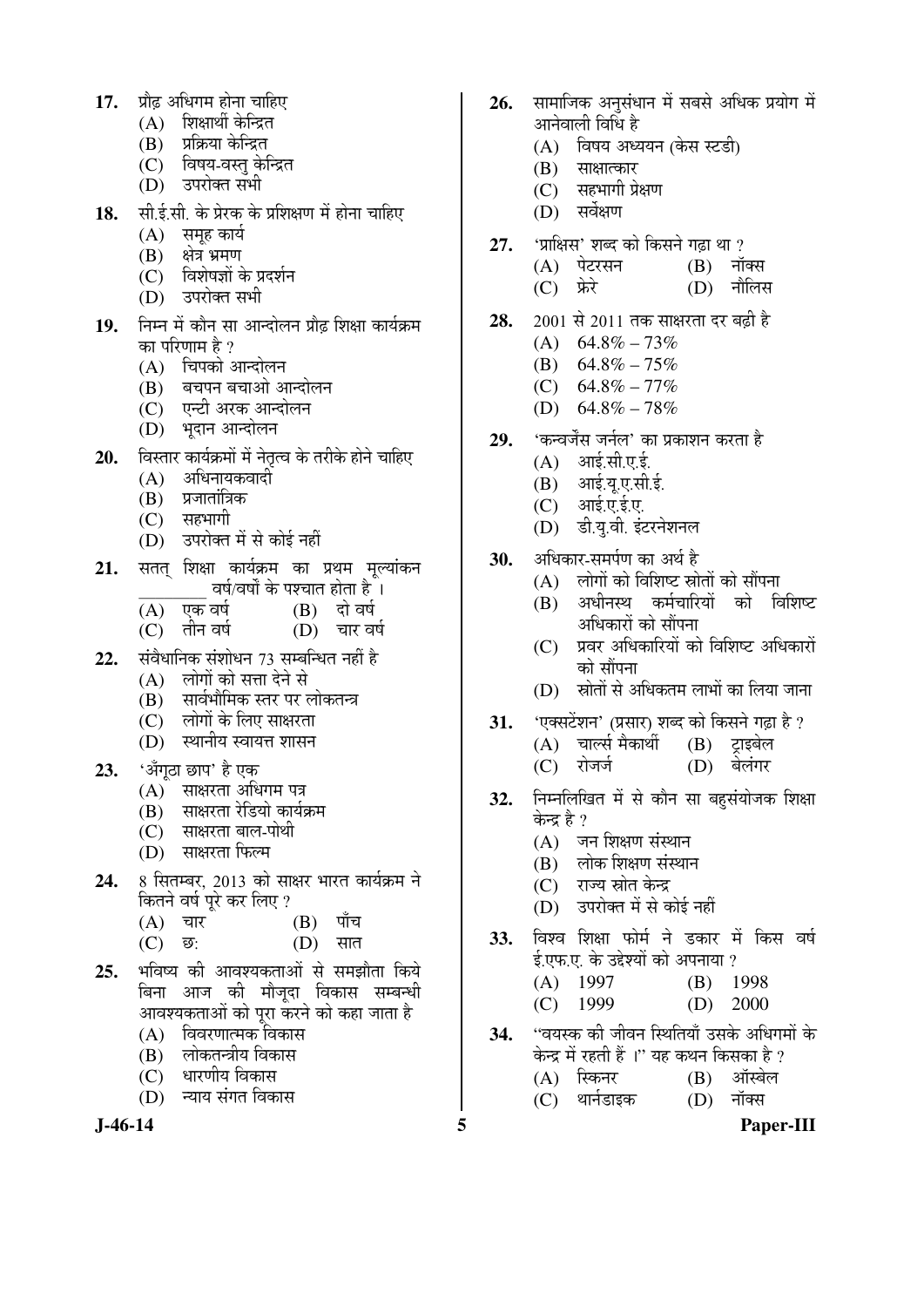- **35.** Training focuses on
	- (A) Long-term issues of significance
	- (B) Immediate concerns
	- (C) Extended concerns
	- (D) None of the above
- **36.** Which one is not correct about education and empowerment ?
	- (A) It helps people coming together and act as a collective.
	- (B) It inculcates the value of Superiority.
	- (C) It helps improve productivity.
	- (D) It enables a person to negotiate better.
- **37.** What is not true about Mahila Samkhya Programme ?
	- (A) It was not initiated by Government
	- (B) It was intended to enable women to organize
	- (C) Government cannot mobilize women
	- (D) It was formulated in 1988
- **38.** The size of sample for external evaluation of literacy programme was prescribed as
	- (A) 2% of the universe subject to maximum of 5000 learners
	- (B) 3% of the universe subject to maximum of 6000 learners
	- (C) 4% of the universe subject to maximum of 8000 learners
	- (D) 5% of the universe subject to maximum of 10000 learners
- **39.** Which one is not a required skills of a manager ?
	- (A) Mind reading skills
	- (B) Technical skills
	- (C) Conceptual skills
	- (D) Human skills
- **40.** Social factors of personality are
	- i. Physical appearance
	- ii. Parents
	- iii. Home environment
	- iv. Nervous system

#### **Codes :**

- (A) i is true.
- (B) Both ii and iii are true.
- (C) Both i and iii are true.
- (D) Both ii and iii are false.

## Paper-III 6 **J**-46-14

- **41.** Living and learning for a viable future : The power of adult learning, was the slogan of World Conference held in
	- (A) Canada (B) Brazil (C) Germany (D) France
- **42.** Work Oriented Literacy Project was conducted in
	- (A) Vietnam
	- (B) China
	- (C) Germany
	- (D) None of the above
- **43.** Which country adopted the model of 'Yes I Can' in promotion of adult literacy? (A) China (B) India
	- (C) Tanzania (D) Vietnam
- **44.** Which international organization coordinates the 'Education for All' programme at global level ? (A) UNDP (B) UNESCO (C) IMF (D) UNFP
- **45.** What are the correct informations about literacy programme of Vietnam ? I. Ho Chi Minh
	- II. Literacy rate more than 90%
	- III. Learning in short term activity
	- IV. Popular learning centre
	- **Codes :**
	- (A) I, II are correct.
	- (B) II, IV are correct.
	- (C) III, IV are correct.
	- (D) I, IV are correct.
- **46. Assertion (A) :** Continuing Education is one of the hallmark of learning society.
	- **Reason (R) :** Continuing Education based on the premise that all adults should be entitled to continue a opportunities for education throughout their lives.

#### **Codes :**

- $(A)$   $(A)$  is true and  $(R)$  is false.
- (B) (A) is false and (R) is true.
- $(C)$  (A) and  $(R)$  are true and  $(R)$  is the right explanation of (A).
- (D) (A) and (R) are true and (R) is not the right explanation of (A).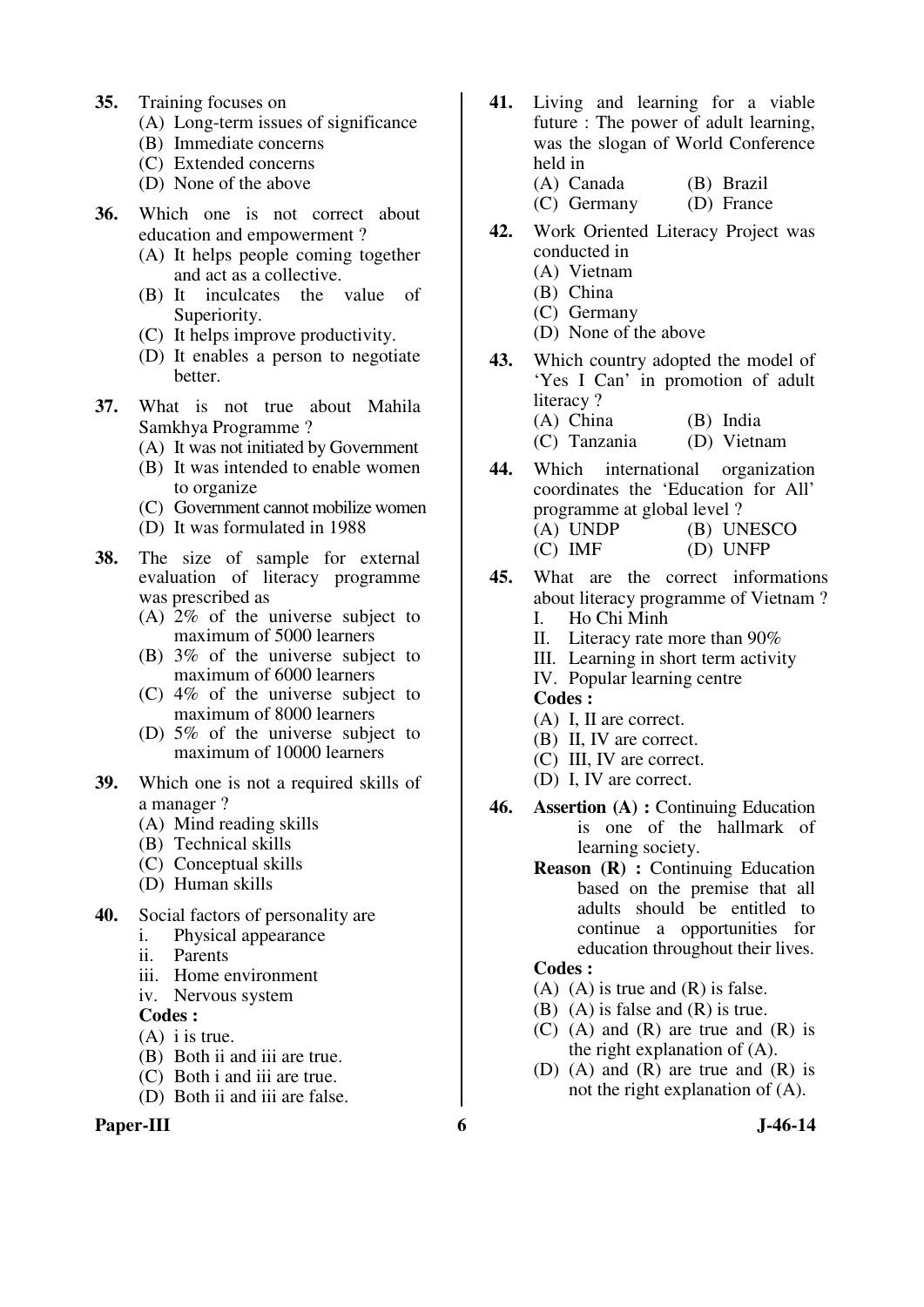- 35. प्रशिक्षण केन्द्रित है
	- (A) महत्त्वपूर्ण दीर्घकाली समस्याएँ
	- $(B)$  तात्कालिक मामले
	- (C) विस्तारित मामले
	- (D) उपरोक्त में से कोई नहीं
- 36. Fiम्नलिखित में से. शिक्षा और सशक्तिकरण के सम्बन्ध में, कौन सा सही नहीं है ?
	- (A) यह लोगों को एक जुट करने और सामहिक रूप से कार्य करने में सहायता करता है ।
	- $(B)$  यह श्रेष्ठता के महत्त्व को मन में बैठाता है।
	- $(C)$  यह उत्पादन को बढ़ाने में सहायक होता है।
	- (D) यह किसी व्यक्ति को बेहतर ढंग से वार्ता करने के योग्य बनाता है ।
- 37. महिला सामख्य कार्यक्रम के सम्बन्ध में निम्नलिखित में से कौन सा सही नहीं है ?
	- (A) यह सरकार द्वारा प्रारम्भ नहीं किया गया ।
	- (B) इसकी मंशा महिलाओं को संगठित करना था।
	- (C) सरकार महिलाओं को गतिशील नहीं कर सकती ।
	- (D) इसका निर्माण 1988 में हुआ ।
- 38. साक्षरता कार्यक्रम के बाह्य मुल्यांकन के लिए नमूने का आकार था<br>(A) सर्वभौम पर
	- $(A)$  सर्वभौम पर अधिकतम 5000 शिक्षार्थियों तक सीमित का 2%<br>सर्वभौम पर अधिकतम
	- $(B)$  सर्वभौम पर अधिकतम  $6000$ शिक्षार्थियों तक सीमित का 3%<br>सर्वभौम पर अधिकतम
	- (C) सर्वभौम पर अधिकतम 8000 शिक्षार्थियों तक सीमित का 4%<br>सर्वभौम पर अधिकतम 10.000
	- (D) सर्वभौम पर अधिकतम शिक्षार्थियों तक सीमित का 5%
- 39. ਜਿਸਕਿਯਿਕ ਸੇਂ से कौन सी 'कशलता' प्रबन्धक के लिए अपेक्षित नहीं है ?
	- $(A)$  मन को पढने की कशलता
	- $(B)$  तकनीकी कशलता
	- $(C)$  वैचारिक कुशलता
	- (D) मानवीय कुशलता
- **40.** व्यक्तित्व के सामाजिक कारक है:
	- i. भौतिक बनावट ii. अभिभावक<br>iii. घर का पर्यावरण iv. संवेग प्रणाली iii. घर का पर्यावरण iv.
	- कट $:$
	- $(A)$  i सही है ।
	- $(B)$  ii तथा iii दोनों सही हैं ।
	- $(C)$  i तथा iii दोनों सही हैं।
	- (D) ii तथा iii दोनों गलत हैं।

**J-46-14 7 Paper-III**

- 41. व्यवहार्य भविष्य के लिए जीवन एवं शिक्षा-प्राप्ति: वयस्क शिक्षा की शक्ति, यह नारा विश्व कांफ्रेंस का था, जो हई थी
	- (A) Ûú®ÖÖ›üÖ (B) ²ÖÎÖ•ÖÌß»Ö
	- $(C)$  जर्मनी
- 42. कार्योन्मुखी साक्षरता परियोजना कहाँ संचालित हुई ?
	- $(A)$  वियतनाम<br> $(B)$  चीन
	- $(B)$
	- $(C)$  जर्मनी
	- (D) उपरोक्त में से कोई नहीं
- 43. प्रौढ शिक्षा की अभिवृद्धि के लिए निम्नलिखित में से किस देश ने ''हा, मैं कर सकता हैं'' के मॉडल को अपनाया ?
	- $(A)$  चीन  $(B)$  भारत<br>(C) तनजानिया  $(D)$  वियतनाम  $(C)$  तनज़ानिया
- 44. वैश्विक स्तर पर 'सभी के लिए शिक्षा' कार्यक्रम को कौन सा संगठन समन्वित करता है (A) यू.एन.डी.पी. (B) यूनेस्को
	- (C) आई.एम.एफ. (D) यू.एन.एफ.पी.
- 45. वियतनाम के साक्षरता कार्यक्रम के सम्बन्ध में कौन सा सूचनाएँ सही हैं ?
	- I. हो चि मिन्ह
	- II. 90% से अधिक साक्षरता दर
	- III. लघुकाली क्रिया द्वारा सीखना<br>IV. लोकप्रिय अधिगम केन्द्र
	- लोकप्रिय अधिगम केन्द्र
	- कट $:$
	- $(A)$  I, II सही हैं ।  $(B)$  II, IV सही हैं ।
	- (C) III, IV सही हैं । (D) I, IV सही हैं ।
- **46. अभिकथन (A)** : अधिगम समाज का प्रमाणांक है सतत शिक्षा।
	- **कारण (R)** : सतत शिक्षा का आधार यही है कि सभी वयस्क को यह अधिकार प्राप्त है कि उन्हें सतत शिक्षा के अवसर निरन्तर जीवन भर मिलते रहेंगे ।
		- कट $:$
		- (A)  $(A)$  सही है और (R) गलत है ।
		- (B) (A) गलत है और (R) सही है ।
		- (C)  $(A)$  और  $(R)$  दोनों सही हैं और  $(A)$ की  $(R)$  सही व्याख्या है ।
		- (D)  $(A)$  और  $(R)$  दोनों सही हैं और  $(A)$ की  $(R)$  सही व्याख्या नहीं है ।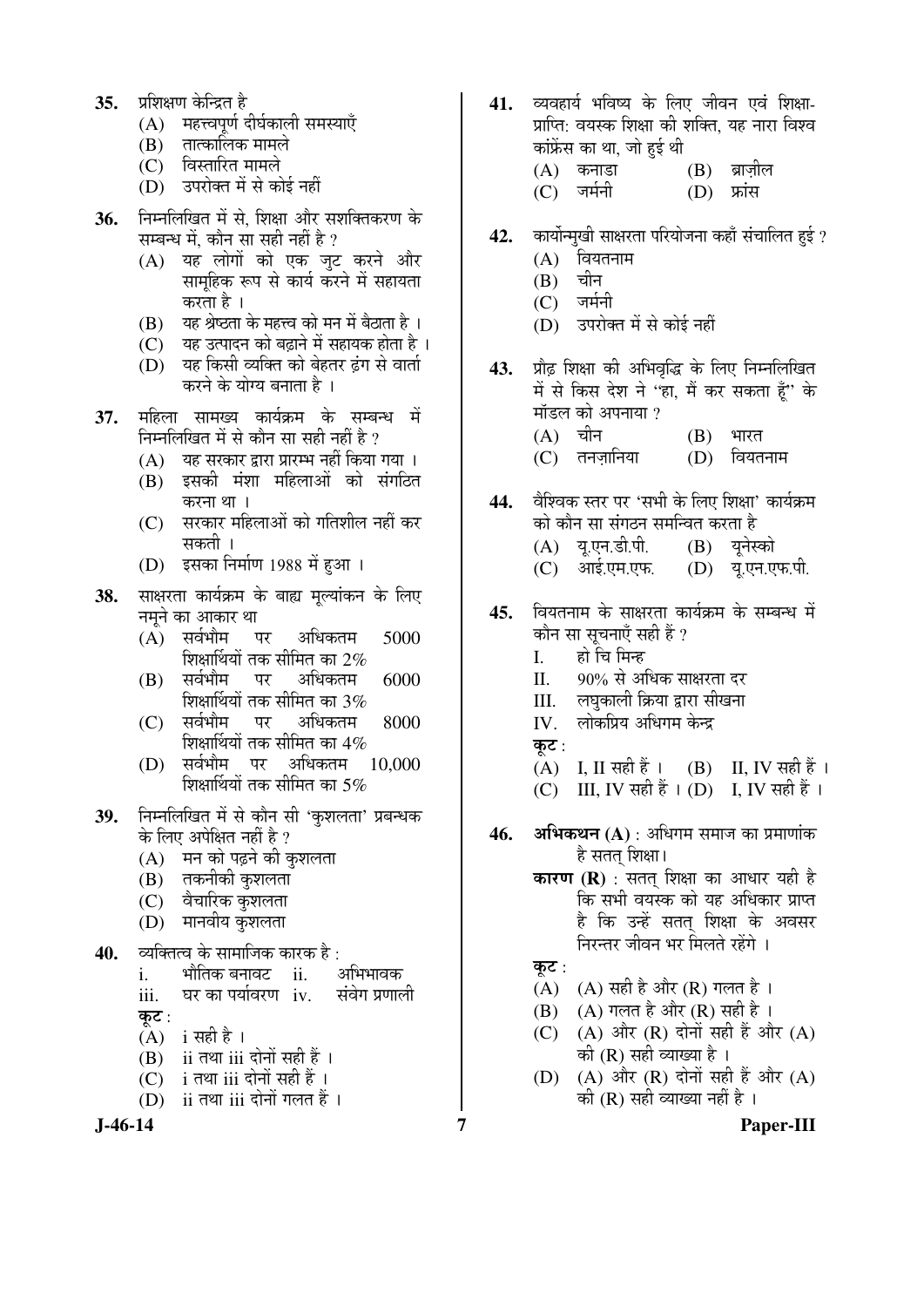**47. Assertion (A) :** Induction is an important technique of training. **Reason (R) :** Induction does not help the employee any way.

 **Codes :** 

- (A) Both (A) and (R) are true and  $(R)$  is correct explanation of  $(A)$ .
- $(B)$  Both  $(A)$  and  $(R)$  are true, but  $(R)$ is not correct explanation of (A).
- (C) (A) is true, but  $(R)$  is false.
- (D) (A) is false, but (R) is true.
- **48. Assertion (A) :** Computer literacy should be an important component of continuing education programme. **Reason (R) :** Computer facility available

in every part of country.

 **Codes :** 

- (A) Both (A) and (R) are true and (R) is correct explanation of (A).
- (B) (A) and (R) both are true, but (R) is not the correct explanation of (A).
- $(C)$  (A) is true, but  $(R)$  is false.
- (D)  $(A)$  is false, but  $(R)$  is true.
- **49. Assertion (A) :** Rehabilitation Council of India (RCI) is responsible for education and training of differently abled persons.
	- **Reason (R)** : Differently abled<br>persons should have a persons should have a specialised agency equipped to handle their specific need of education and training.

 **Codes :** 

- (A) Both (A) and (R) are true and (R) is correct explanation of (A).
- $(B)$  Both  $(A)$  and  $(R)$  are true, but  $(R)$ is not correct explanation of (A).
- (C) (A) is true, but  $(R)$  is false.
- (D)  $(A)$  is false, but  $(R)$  is true.
- **50. Assertion (A) :** Illiteracy rate among minority group adults is still very high.
	- **Reason (R) :** Education for all programme has not reached to all population.

 **Codes :** 

- $(A)$  Both  $(A)$  and  $(R)$  are correct and  $(R)$ is the correct explanation of (A).
- (B) Both (A) and (R) are correct, but (R) is not the correct explanation of (A).
- (C)  $(A)$  is true and  $(R)$  is false.
- (D) (A) is false and (R) is true.

**Paper-III 8 J-46-14**

**51. Assertion (A) :** NAEP was an adult education program. **Reason (R) :** Total literacy campaign is an improvement of NAEP.

#### **Codes :**

- $(A)$  Both  $(A)$  and  $(R)$  are correct and  $(R)$ is the correct explanation of (A).
- (B) Both  $(A)$  and  $(R)$  are correct, but  $(R)$ is not the correct explanation of (A).
- (C)  $(A)$  is true, but  $(R)$  is false.
- (D) (A) is false, and (R) is true.
- **52. Assertion (A) :** There is a positive co-relation between basic literacy and primary education.
	- **Reason (R) :** It has been a found that total literate districts have shown increase in enrolment at primary education.

 **Codes :** 

- $(A)$  Both  $(A)$  and  $(R)$  are true and  $(R)$ is the correct explanation of (A).
- (B) Both (A) and (R) are true, but (R) is not the correct explanation of  $(A)$ .
- (C) (A) is true, but  $(R)$  is false.
- $(D)$   $(A)$  is false, but  $(R)$  is true.
- **53. Assertion (A) :** Mean in a distribution represent the whole data.

**Reason (R) :** Mean is not affected by extremities of data.

- **Codes :**
- (A) Both (A) and (R) are true and (R) is correct explanation of (A).
- (B) Both  $(A)$  and  $(R)$  are true, but  $(R)$ is not correct explanation of (A).
- (C) (A) is true and  $(R)$  is false.
- (D) (A) is false and (R) is true.
- **54. Assertion (A) :** Health care of rural population is one of the major concern of Government of India.
	- **Reason (R) :** N.R.H.M. has been implemented to provide health services to rural population.

 **Codes :** 

- (A) Both (A) and (R) are true and  $(R)$ is a correct explanation of (A).
- (B) Both (A) and (R) are true, but (R) is not a correct explanation  $of (A).$
- $(C)$  (A) is true, but  $(R)$  is false.
- (D) (A) is false, but (R) is true.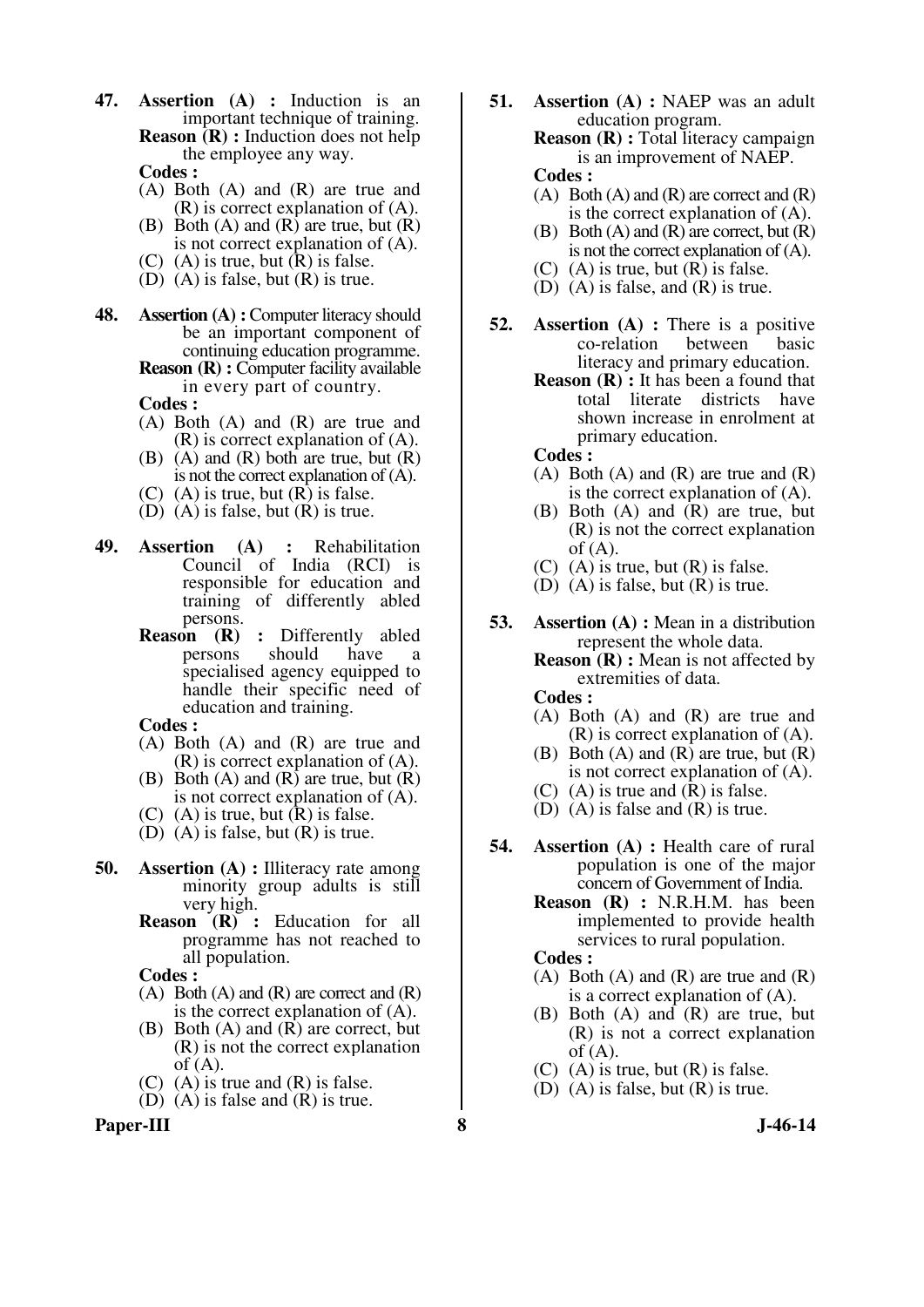**J-46-14 9 Paper-III 47. अभिकथन (A)** : कार्य परिचय, प्रशिक्षण की महत्त्वपूर्ण तकनीक है । **कारण (R)** : कार्य परिचय, कर्मचारी की किसी प्रकार सहायता नहीं करता । कुट $:$  $(A)$   $(A)$   $\overline{d}$   $\overline{d}$   $\overline{R}$   $\overline{d}$   $\overline{d}$   $\overline{d}$   $\overline{d}$   $\overline{d}$   $\overline{d}$   $\overline{R}$   $\overline{d}$   $\overline{d}$   $\overline{R}$   $\overline{d}$   $\overline{d}$   $\overline{d}$   $\overline{d}$   $\overline{d}$   $\overline{d}$   $\overline{d}$   $\overline{d}$   $\overline{d}$   $\overline{d}$   $\overline$  $(A)$  की सही व्याख्या है ।  $(B)$   $(A)$  तथा  $(R)$  दोनों सत्य हैं तथा  $(R)$ ,  $(A)$  की सही व्याख्या नहीं है । (C)  $(A)$  सत्य है, परन्तु (R) गलत है। (D)  $(A)$  गलत है, परन्तु (R) सत्य है । **48. अभिकथन (A)** : कम्प्युटर साक्षरता, सतत शिक्षा कार्यक्रम की घटक होनी चाहिए । **कारण (R)** : कम्प्यटर सविधा देश के हर भाग में उपलब्ध है । कूट :  $(A)$   $(A)$  तथा  $(R)$  दोनों सत्य हैं तथा  $(R)$ , (A) की सही व्याख्या है ।  $(B)$   $(A)$  तथा  $(R)$  दोनों सत्य हैं तथा  $(R)$ ,  $(A)$  की सही व्याख्या नहीं है ।  $(C)$   $(A)$  सत्य है, परन्तु  $(R)$  गलत है । (D)  $(A)$  गलत है, परन्तु (R) सत्य है । 49. **अभिकथन (A)** : भारतीय पुनर्वास परिषद (RCI) विभिन्न क्षमतावाले व्यक्तियों की शिक्षा तथा प्रशिक्षण के लिए उत्तरदायी है। **कारण (R)** : विभिन्न क्षमता वाले व्यक्तियों को एक विशिष्ट संस्था चाहिए. जो उनकी विशेष शिक्षा तथा प्रशिक्षण आवश्यकताओं को समझने में सक्षम हो । कूट :  $(A)$   $(A)$   $\overline{d}$  $\overline{d}$   $(R)$   $\overline{d}$   $\overline{d}$  $\overline{d}$  $\overline{d}$  $\overline{d}$  $\overline{d}$  $\overline{d}$  $(R)$ ,  $(A)$  की सही व्याख्या है ।  $(B)$   $(A)$  तथा  $(R)$  दोनों सत्य हैं, परन्तु (R), (A) की सही व्याख्या नहीं है ।  $(C)$   $(A)$  सही है, परन्तु  $(R)$  गलत है । (D)  $(A)$  गलत है, परन्त (R) सही है। 50. **अभिकथन** (A) : अल्पसंख्यकों में अभी तक निरक्षरता दर काफी ऊँची है । **कारण (R)** : सभी के लिए शिक्षा कार्यक्रम सम्पर्ण जनसंख्या तक नही पहुँचा है । कुट $:$  $(A)$   $(A)$  और  $(R)$  दोनों सत्य हैं और  $(R)$ , (A) की सही व्याख्या है ।  $(B)$   $(A)$  और  $(R)$  दोनों सत्य हैं, परन्तु (R), (A) की सही व्याख्या नहीं है । (C)  $(A)$  सही है, परन्तु (R) गलत है। (D)  $(A)$  गलत है, परन्तु (R) सही है।

**51. अभिकथन (A)** : एन.ए.ई.पी. एक प्रौढ शिक्षा कार्यक्रम था । **कारण (R)** : सम्पूर्ण साक्षरता अभियान, एन.ए.ई.पी. का सुधार है । कुट $:$  $(A)$   $(A)$  और  $(R)$  दोनों सत्य हैं और  $(R)$ , (A) की सही व्याख्या है ।  $(B)$   $(A)$  और  $(R)$  दोनों सत्य हैं, परन्तु (R), (A) की सही व्याख्या नहीं है । (C)  $(A)$  सही है, परन्तु (R) गलत है। (D)  $(A)$  गलत है, परन्तु (R) सही है । 5**2. अभिकथन (A)** : प्रारम्भिक साक्षरता तथा<br>प्राथमिक शिक्षा में सकारात्मक सकारात्मक सहसम्बन्ध है । **कारण (R)** : यह पाया गया है कि पूर्ण साक्षर जिलों में प्राथमिक शिक्षा में नामांकन में वृद्धि हुई है । कूट :<br>(A) (A) और (R) दोनों सत्य हैं और (R),  $(A)$  की सही व्याख्या है।  $(B)$   $(A)$  और  $(R)$  दोनों सत्य हैं, परन्तु (R), (A) की सही व्याख्या नहीं है । (C)  $(A)$  सही है, परन्तु (R) गलत है । (D)  $(A)$  गलत है, परन्तु (R) सही है। **53. अभिकथन (A)** : माध्य पूरे आँकड़ों के वितरण को प्रस्तुत करता है । **कारण (R)** : माध्य आँकड़ों की न्यनाधिकता से प्रभावित नहीं होता है । कुट $:$  $(A)$   $(A)$  और  $(R)$  दोनों सत्य हैं और  $(R)$ ,  $(A)$  की सही व्याख्या है ।  $(B)$   $(A)$  और  $(R)$  दोनों सत्य हैं, परन्त (R), (A) की सही व्याख्या नहीं है । (C)  $(A)$  सत्य है, परन्तु (R) गलत है । (D)  $(A)$  गलत है, परन्तु (R) सत्य है । **54. अभिकथन (A)** : ग्रामीण लोगों के स्वास्थ्य की देखभाल भारत सरकार क<u>ी</u> प्रमुख चिन्ताओं में एक है । **कारण (R)** : ग्रामीण लोगों को स्वास्थ्य सेवाएँ प्रदान करने के लिए एन.आर.एच.एम. को लाग किया गया है । कुट $:$  $(A)$   $(A)$  और  $(R)$  दोनों सही हैं और  $(R)$ , (A) की सही व्याख्या है ।  $(B)$   $(A)$  और  $(R)$  दोनों सत्य हैं, परन्तु (R), (A) की सही व्याख्या नहीं है ।  $(C)$   $(A)$  सत्य है, परन्तु  $(R)$  गलत है ।  $(D)$   $(A)$  गलत है, परन्तु  $(R)$  सत्य है।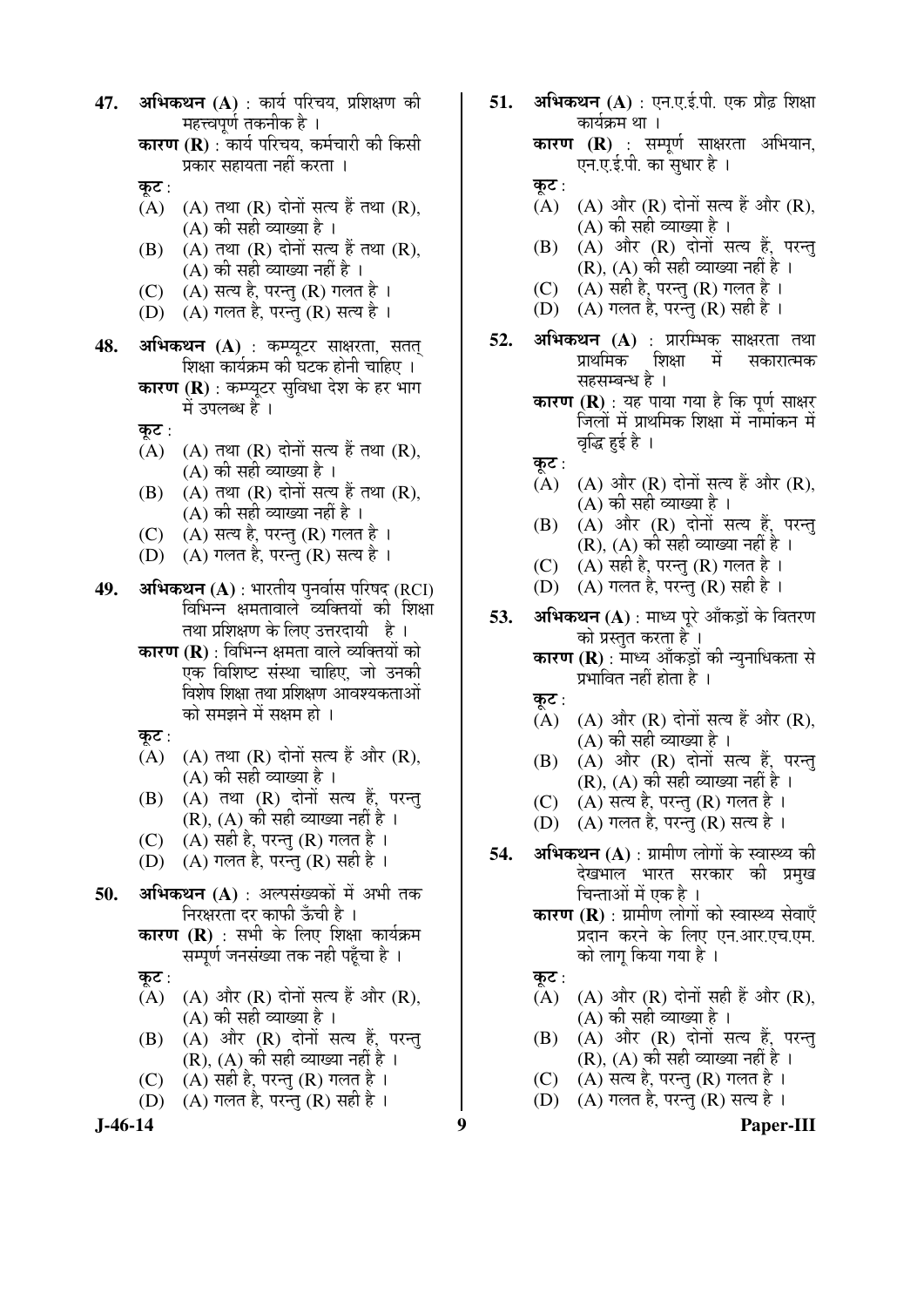- **55.** Arrange the stages of group formation as per their occurrence from initial to last :
	- (a) Performing (b) Storming
	- (c) Norming (d) Forming
	- (e) Informing

## **Codes :**

|  |  | (A) (b) (c) (d) (a) (e) |  |
|--|--|-------------------------|--|
|  |  | (B) (e) (b) (d) (c) (a) |  |
|  |  | (C) (d) (e) (b) (c) (a) |  |
|  |  | (D) (d) (b) (e) (c) (a) |  |

- **56.** Arrange the stages of agricultural growth in part as per from initial to final stage :
	- (a) Sedentary cultivation
	- (b) Commercial cultivation
	- (c) shifting cultivation
	- (d) Subsistence cultivation

**Codes :** 

|  | $(A)$ $(d)$ $(b)$ $(c)$ $(a)$                               |  |  |
|--|-------------------------------------------------------------|--|--|
|  | $\sqrt{12}$ $\sqrt{12}$ $\sqrt{12}$ $\sqrt{12}$ $\sqrt{12}$ |  |  |

- (B) (a) (b) (d) (c)
	- (C) (c) (a) (d) (b)
	- (D) (a) (c) (d) (b)
- **57.** Arrange the following countries in order of their hosting the World Conference of Adult Education ?
	- (a) Canada (b) France (c) Germany (d) Denmark
	- **Codes :**
	- $(A)$   $(d)$   $(c)$   $(b)$   $(a)$ (B) (d) (b) (c) (a)
	- (C) (d) (a) (b) (c)
	- (D) (a) (b) (c) (d)
- **58.** Arrange the following stages of staffing in order of their use :

|     | (a) Induction                 |             |                 |     | (b) Screening   |
|-----|-------------------------------|-------------|-----------------|-----|-----------------|
|     | (c) Interview                 |             |                 |     | (d) Application |
|     | Codes :                       |             |                 |     |                 |
|     | $(A)$ $(d)$ $(c)$ $(a)$ $(b)$ |             |                 |     |                 |
|     | (B) (d) (b) (c)               |             |                 | (a) |                 |
| (C) |                               | $(d)$ $(a)$ | (b)             | (c) |                 |
| (D) |                               |             | (d) (c) (b) (a) |     |                 |
|     |                               |             |                 |     |                 |



- **59.** Arrange the following programme of education according to their according to their implementation :
	- (a) DPEP
	- (b) POA (c) NPE
	- (d) Mahila Samakhya

**Codes :** 

| ----- |             |     |             |     |
|-------|-------------|-----|-------------|-----|
|       | $(A)$ $(a)$ |     | $(b)$ $(c)$ | (d) |
| (B)   | (d)         | (c) | (a)         | (b) |
| (C)   | (c)         |     | $(d)$ $(b)$ | (a) |
| (D)   | (b)         | (c) | (d)         | (a) |

**60.** Match the following terms given in List – I with the terms given in List – II and answer the questions using codes :

|     | $List-I$      |              |                     | $List-II$           |
|-----|---------------|--------------|---------------------|---------------------|
| a.  | <b>CAPART</b> |              | $\mathbf{i}$ .      | Women               |
|     |               |              |                     | Empowerment         |
|     | b. NABARD     |              | ii.                 | Dairy               |
|     | c. SEWA       |              | iii.                | Rural               |
|     |               |              |                     | Technology          |
|     | d. NDDB       |              | 1V.                 | Agricultural        |
|     |               |              |                     | <b>Banking</b>      |
|     | Codes :       |              |                     |                     |
|     | a             | b            | C                   | d                   |
| (A) | iv            | iii          | $\mathbf{i}$        | $\ddot{\mathbf{i}}$ |
| (B) | iii           | iv           | $\ddot{\mathbf{i}}$ | $\mathbf{i}$        |
| (C) | iii           | $\mathbf{i}$ | $\mathbf{ii}$       | 1V                  |
|     | iv            | ii           | i                   |                     |

**61.** Match the items of List – I with those of List – II and answer the question using the codes given :

|                |                  | $List-I$ |              |      | $List-II$      |       |
|----------------|------------------|----------|--------------|------|----------------|-------|
| $\mathbf{a}$ . | Yes I can        |          |              | 1.   | Tanzania       |       |
| h.             | Education is     |          |              | ii.  | Vietnam        |       |
|                | vital for rapid  |          |              |      |                |       |
|                | development      |          |              |      |                |       |
|                | c. Community     |          |              | iii. | Ho             | ( `hi |
|                | Learning Center  |          |              |      | Minh           |       |
|                | d. Work oriented |          |              |      | iv. J. Nyerere |       |
|                | literacy         |          |              |      |                |       |
|                | <b>Codes:</b>    |          |              |      |                |       |
|                | a                | b        | с            | d    |                |       |
| (A)            | Ť                | ii       | iii          | 1V   |                |       |
| (B)            | $\mathbf{ii}$    | iv       | $\mathbf{i}$ | iii  |                |       |
| (C)            | iii              | 1V       | ii           | İ    |                |       |
|                | iv               | ii       | 1V           | i    |                |       |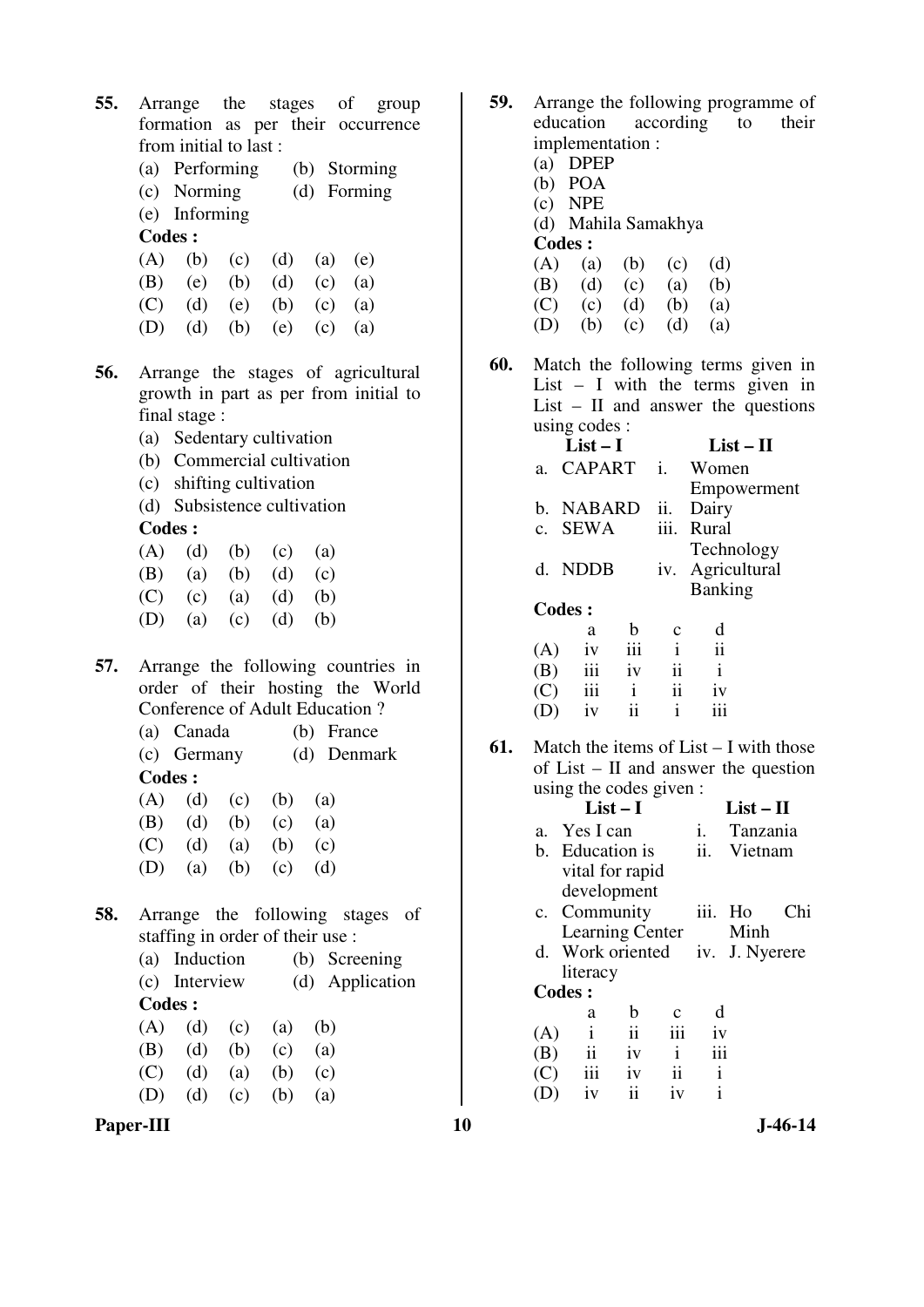| $(A)$ $(b)$ $(c)$ $(d)$ $(a)$ $(e)$<br>(B) (e) (b) (d) (c) (a)<br>(C) (d) (e) (b) (c) (a)<br>(D) (d) (b) (e) (c) (a)<br>56. कृषि वृद्धि के चरणों को प्रारम्भ से अन्तिम<br>चरण, के क्रम में लगाए :<br>(a) आसनी कृषि (b) व्यापारिक कृषि<br>(c) झूम कृषि (d) निर्वाह कृषि<br>कूट :<br>$(A)$ $(d)$ $(b)$ $(c)$ $(a)$<br>(B) (a) (b) (d) (c)<br>(C) (c) (a) (d) (b)<br>$(d)$ $(b)$<br>(D) (a) (c)<br>निम्नलिखित देशों को उनके द्वारा आयोजित प्रौढ़<br>57.<br>शिक्षा के विश्व अधिवेशन के क्रम में व्यवस्थित<br>कीजिए :<br>(b) फ्रांस<br>(a) कनाडा<br>(c) जर्मनी<br>(d) डेनमार्क<br>कूट :<br>$(A)$ $(d)$ $(c)$ $(b)$ $(a)$<br>(B) (d) (b) (c) (a)<br>$(C)$ (d) (a) (b) (c)<br>(D) (a) (b) (c) (d)<br>निम्नलिखित स्टाफ चयन के चरणों को उनकी<br>58.<br>उपयोगिता के क्रम में व्यवस्थित कीजिए : | 55. | कूट : | से सही उत्तर का चयन कीजिए:<br>(a) निष्पादन<br>(b) हलचल<br>(c) मानकीकरण<br>(d) प्रारूपण<br>(e) सूचना |  |  | समूह संरचना के चरणों के, उनके उद्भव से<br>अन्त तक, अनुसार व्यवस्थित कीजिए और कूट |  |
|--------------------------------------------------------------------------------------------------------------------------------------------------------------------------------------------------------------------------------------------------------------------------------------------------------------------------------------------------------------------------------------------------------------------------------------------------------------------------------------------------------------------------------------------------------------------------------------------------------------------------------------------------------------------------------------------------------------------------------------------------------------------------------------|-----|-------|-----------------------------------------------------------------------------------------------------|--|--|----------------------------------------------------------------------------------|--|
|                                                                                                                                                                                                                                                                                                                                                                                                                                                                                                                                                                                                                                                                                                                                                                                      |     |       |                                                                                                     |  |  |                                                                                  |  |
|                                                                                                                                                                                                                                                                                                                                                                                                                                                                                                                                                                                                                                                                                                                                                                                      |     |       |                                                                                                     |  |  |                                                                                  |  |
|                                                                                                                                                                                                                                                                                                                                                                                                                                                                                                                                                                                                                                                                                                                                                                                      |     |       |                                                                                                     |  |  |                                                                                  |  |
|                                                                                                                                                                                                                                                                                                                                                                                                                                                                                                                                                                                                                                                                                                                                                                                      |     |       |                                                                                                     |  |  |                                                                                  |  |
|                                                                                                                                                                                                                                                                                                                                                                                                                                                                                                                                                                                                                                                                                                                                                                                      |     |       |                                                                                                     |  |  |                                                                                  |  |
|                                                                                                                                                                                                                                                                                                                                                                                                                                                                                                                                                                                                                                                                                                                                                                                      |     |       |                                                                                                     |  |  |                                                                                  |  |
|                                                                                                                                                                                                                                                                                                                                                                                                                                                                                                                                                                                                                                                                                                                                                                                      |     |       |                                                                                                     |  |  |                                                                                  |  |
|                                                                                                                                                                                                                                                                                                                                                                                                                                                                                                                                                                                                                                                                                                                                                                                      |     |       |                                                                                                     |  |  |                                                                                  |  |
|                                                                                                                                                                                                                                                                                                                                                                                                                                                                                                                                                                                                                                                                                                                                                                                      |     |       |                                                                                                     |  |  |                                                                                  |  |
|                                                                                                                                                                                                                                                                                                                                                                                                                                                                                                                                                                                                                                                                                                                                                                                      |     |       |                                                                                                     |  |  |                                                                                  |  |
|                                                                                                                                                                                                                                                                                                                                                                                                                                                                                                                                                                                                                                                                                                                                                                                      |     |       |                                                                                                     |  |  |                                                                                  |  |
|                                                                                                                                                                                                                                                                                                                                                                                                                                                                                                                                                                                                                                                                                                                                                                                      |     |       |                                                                                                     |  |  |                                                                                  |  |
|                                                                                                                                                                                                                                                                                                                                                                                                                                                                                                                                                                                                                                                                                                                                                                                      |     |       |                                                                                                     |  |  |                                                                                  |  |
|                                                                                                                                                                                                                                                                                                                                                                                                                                                                                                                                                                                                                                                                                                                                                                                      |     |       |                                                                                                     |  |  |                                                                                  |  |
|                                                                                                                                                                                                                                                                                                                                                                                                                                                                                                                                                                                                                                                                                                                                                                                      |     |       |                                                                                                     |  |  |                                                                                  |  |
|                                                                                                                                                                                                                                                                                                                                                                                                                                                                                                                                                                                                                                                                                                                                                                                      |     |       |                                                                                                     |  |  |                                                                                  |  |
|                                                                                                                                                                                                                                                                                                                                                                                                                                                                                                                                                                                                                                                                                                                                                                                      |     |       |                                                                                                     |  |  |                                                                                  |  |
|                                                                                                                                                                                                                                                                                                                                                                                                                                                                                                                                                                                                                                                                                                                                                                                      |     |       |                                                                                                     |  |  |                                                                                  |  |
|                                                                                                                                                                                                                                                                                                                                                                                                                                                                                                                                                                                                                                                                                                                                                                                      |     |       |                                                                                                     |  |  |                                                                                  |  |
| (a) कार्यप्रवेश (b) छटनी<br>(c) साक्षात्कार (d) आवेदन<br>कूट :                                                                                                                                                                                                                                                                                                                                                                                                                                                                                                                                                                                                                                                                                                                       |     |       |                                                                                                     |  |  |                                                                                  |  |
| $(A)$ $(d)$ $(c)$ $(a)$<br>(b)                                                                                                                                                                                                                                                                                                                                                                                                                                                                                                                                                                                                                                                                                                                                                       |     |       |                                                                                                     |  |  |                                                                                  |  |
| (B) (d) (b) (c) (a)                                                                                                                                                                                                                                                                                                                                                                                                                                                                                                                                                                                                                                                                                                                                                                  |     |       |                                                                                                     |  |  |                                                                                  |  |
| $(C)$ (d) (a) (b) (c)                                                                                                                                                                                                                                                                                                                                                                                                                                                                                                                                                                                                                                                                                                                                                                |     |       |                                                                                                     |  |  |                                                                                  |  |
| (D) (d) (c) (b) (a)                                                                                                                                                                                                                                                                                                                                                                                                                                                                                                                                                                                                                                                                                                                                                                  |     |       |                                                                                                     |  |  |                                                                                  |  |

11

59. निम्नलिखित शैक्षिक कार्यक्रमों को उनके क्रियान्वयन के क्रम में व्यवस्थित कीजिए : डी.पी.ई.पी. पी.ओ.ए.  $(a)$  $(b)$ एन.पी.ई. (d) महिला समख्या  $(c)$ कूट :  $(A)$  $(d)$  $(a)$  $(b)$  $(c)$ (B)  $(d)$  $(b)$  $(c)$  $(a)$  $(C)$  $(d)$  $(a)$  $(c)$  $(b)$  $(D)$  $(d)$  $(b)$  $(c)$  $(a)$ निम्नलिखित सूची – I में दी गई शब्दावली को 60. सूची – II से सुमेलित कर उत्तर दे: सूची – I सूची – II a. सी.ए.पी.ए.आर.टी. महिला  $\mathbf{i}$ . सशक्तिकरण (कपार्ट) b. एन.ए.बी.ए.आर.डी. ii. डेरी (नाबार्ड) c. एस.ई.डब्ल्यू.ए. iii. ग्रामीण प्रौद्योगिकी (सेवा) iv. ग्रामीण बैंकिंग d. एन.डी.डी.बी. कूट :  $\mathbf b$ d a  $\mathbf{c}$  $(A)$  $iv$ iii  $\mathbf{i}$  $\mathbf{ii}$  $\mathbf{i}$ (B) iii  $iv$  $\mathbf{ii}$  $(C)$ iii  $\mathbf{i}$  $\ddot{\rm ii}$  $iv$  $\mathbf{i}$ iii  $(D)$ iv  $\mathbf{ii}$ नीचे दिये गए कूटों का उपयोग करते हुए 61. सूची – I को सूची – II से सुमेलित कीजिए : सूची - I सूची – II a. हाँ मैं कर सकता हूँ तन्जानिया  $\mathbf{i}$ . b. त्वरित विकास हेत् ii. वियतनाम शिक्षा आवश्यक c. सामुदायिक शिक्षा iii. हो.चि. मिन्ह केन्द्र d. कार्यपरक शिक्षा iv. जे. नेरेरे कूट :  $\mathbf b$  $\mathbf{c}$ d a  $(A)$  $\mathbf{i}$ iii  $iv$  $\mathbf{ii}$  $\mathbf{i}$ iii (B)  $\mathbf{ii}$  $iv$  $(C)$ iii  $iv$  $\mathbf{ii}$  $\mathbf{i}$  $(D)$  $iv$  $iv$  $\mathbf{i}$  $\mathbf{ii}$ 

Paper-III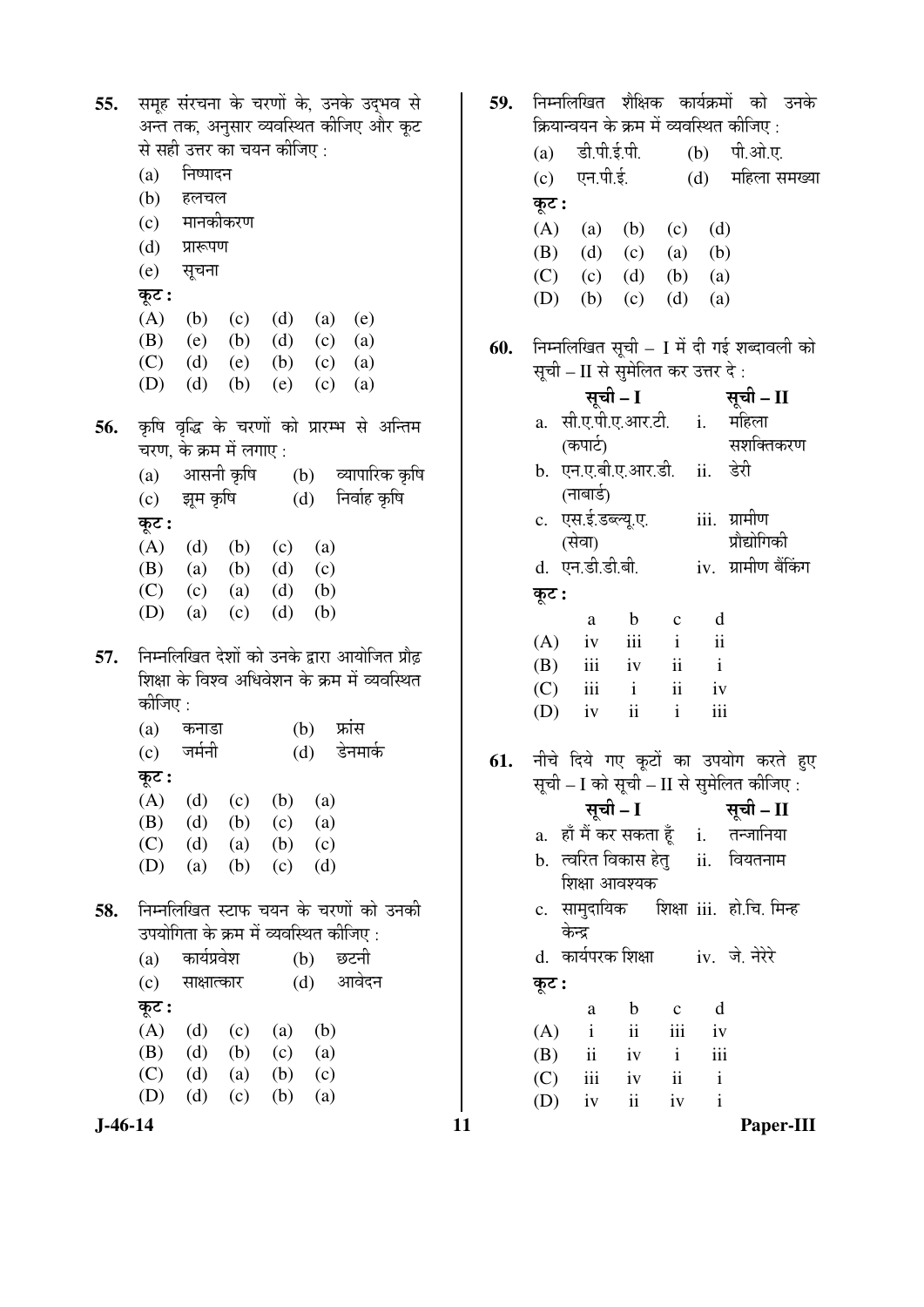**62.** Match the items of List – I with that of List – II and answer the question using codes given :

|     |     | $List-I$                    |              |              | $List-II$                                |  |
|-----|-----|-----------------------------|--------------|--------------|------------------------------------------|--|
|     |     | a. Fayole                   |              | i.           | Motivation                               |  |
|     |     | b. E. Mayo                  |              | ii.          | Principle of                             |  |
|     |     |                             |              |              | Management                               |  |
|     |     | c. Jucious                  |              | iii.         | Learning                                 |  |
|     |     |                             |              |              | Theory                                   |  |
|     |     | d. Ausbel                   |              | iv.          | Human                                    |  |
|     |     |                             |              |              | change                                   |  |
|     |     | <b>Codes:</b>               |              |              |                                          |  |
|     |     | a                           | b            | $\mathbf c$  | d                                        |  |
|     | (A) | $\ddot{\rm ii}$             | $\mathbf{i}$ | iv           | iii                                      |  |
|     | (B) | $\ddot{\mathbf{i}}$         | iv           | $\mathbf{i}$ | iii                                      |  |
|     |     | $(C)$ ii                    | iii          | iv           | $\mathbf{i}$                             |  |
|     | (D) | $\mathbf{i}$                | ii.          | iii          | iv                                       |  |
| 63. |     |                             |              |              | Match the item under list $- I$ with     |  |
|     |     |                             |              |              | that of List $-$ II and answer the       |  |
|     |     | questions using the codes : |              |              |                                          |  |
|     |     | $List-I$                    |              |              | $List-II$                                |  |
|     |     |                             |              |              | a. Work map <i>i</i> . Man specification |  |
|     |     | b. Organizing ii.           |              |              | Planning                                 |  |
|     |     |                             |              |              |                                          |  |

|     | $\sum$  |     |                     |                                  |  |
|-----|---------|-----|---------------------|----------------------------------|--|
|     | c. PLP  |     |                     | iii. Resource                    |  |
|     |         |     |                     | mobilization                     |  |
|     |         |     |                     | d. Staffing iv. Literacy program |  |
|     | Codes : |     |                     |                                  |  |
|     | a       | h   | C                   | d                                |  |
| (A) | 1V      | iii | $\ddot{\mathbf{i}}$ |                                  |  |
| (B) |         | ii  | iv                  | iii                              |  |
| (C) | iii     | 1V  | ii                  | 1                                |  |
|     |         |     |                     |                                  |  |

**64.** Match the items of List – I with those of List – II and answer with using the codes :

|                | $List-I$<br>(Literacy<br><b>Rates</b> ) |              |                |             | $List-II$<br>(State) |
|----------------|-----------------------------------------|--------------|----------------|-------------|----------------------|
| a.             | 93.91                                   |              | i.             | Maharashtra |                      |
|                | b.91.6                                  |              | ii.            | Himachal    |                      |
|                |                                         |              |                | Pradesh     |                      |
| $\mathbf{c}$ . | 83.8                                    |              | iii.           | Mizoram     |                      |
|                | d. 80.1                                 |              | $\mathbf{v}$ . | Kerala      |                      |
|                | Codes:                                  |              |                |             |                      |
|                | a                                       | h            | $\mathbf c$    | d           |                      |
| (A)            | iii                                     | iv           | ii             | i           |                      |
| (B)            | iv                                      | $\mathbf{i}$ | ii             | iii         |                      |
| (C)            | iv                                      | iii          | ii             | i           |                      |
|                | iv                                      | ij           |                | i           |                      |

**Paper-III 12 J-46-14** 

 $(D)$ 

| 65. | Match the items under $List - I$ with                                                       |
|-----|---------------------------------------------------------------------------------------------|
|     | that of List - II and answer the<br>question using code :                                   |
|     | $List - II$<br>$List-I$                                                                     |
|     | PREAL <i>i.</i> Learning software<br>a.                                                     |
|     | b. Chauraha ii. Residual Literacy                                                           |
|     | c. $PRI$<br>iii. Radio programme<br>d. CBFL<br>Motivational software                        |
|     | iv.<br><b>Codes:</b>                                                                        |
|     | d<br>b<br>a<br>$\mathbf c$                                                                  |
|     | ii<br>iii<br>$\mathbf{i}$<br>(A)<br>iv                                                      |
|     | iii<br>$\mathbf{ii}$<br>$\mathbf{i}$<br>(B)<br>iv<br>(C)<br>iii<br>ii<br>$\mathbf{i}$<br>iv |
|     | iii<br>$\overline{\mathbf{u}}$<br>i<br>iv<br>(D)                                            |
| 66. | Match the items of List $- I$ with                                                          |
|     | List – II and answer using codes :                                                          |
|     | $List-I$<br>$List - II$                                                                     |
|     | <b>Right to Education</b><br>2013<br>а.<br>1.<br>b. Sakshar Bharat                          |
|     | ii. 2010<br>iii. 1976<br>c. Right to Food                                                   |
|     | d. Fundamental Rights iv.<br>2009                                                           |
|     | <b>Codes:</b>                                                                               |
|     | d<br>b<br>a<br>$\mathbf{c}$<br>$\mathbf{i}$<br>ii<br>iii<br>iv<br>(A)                       |
|     | $\overline{\mathbf{11}}$<br>iii<br>(B)<br>i<br>iv                                           |
|     | $\overline{\text{iii}}$<br>$\mathbf{i}$<br>$\ddot{\rm n}$<br>(C)<br>iv                      |
|     | iii<br>$\overline{\mathbf{u}}$<br>$\mathbf{i}$<br>(D)<br>iv                                 |
| 67. | Match the List $-$ I with List $-$ II and                                                   |
|     | answer using the code:<br>List $-\bar{I}$<br>$List - II$                                    |
|     | a. LCD<br>Multimedia<br>1.                                                                  |
|     | ii. Audio<br>b. Kathputli                                                                   |
|     | iii. Audio-visual<br>c. Radio                                                               |
|     | d. Internet<br>iv.<br>Folk media<br><b>Codes:</b>                                           |
|     | d<br>b<br>a<br>$\mathbf c$                                                                  |
|     | ii<br>$\mathbf{i}$<br>(A)<br>iv<br>111                                                      |
|     | iii<br>(B)<br>iv<br>ii<br>$\mathbf{i}$                                                      |
|     | $\mathbf{i}$<br>ii<br>(C)<br>iii<br>iv<br>ii<br>iii<br>$\mathbf{i}$<br>iv<br>D)             |
| 68. | Match the following List $- I$ with List $- II$ :                                           |
|     | $List-I$<br>$List-II$                                                                       |
|     | (Psychologist)<br>(Personality                                                              |
|     | Assessment<br>Approach)                                                                     |
|     | Freud<br>i.<br>Life Span<br>a.                                                              |
|     | ii.<br>Sheldon<br>b.<br>Humanistic                                                          |
|     | iii.<br>Constitutional<br>Maslow<br>$c_{\cdot}$                                             |
|     | d.<br>Erickson<br>iv.<br>Psycho analytical<br><b>Codes :</b>                                |
|     | d<br>b<br>a<br>c                                                                            |
|     | $\mathbf{i}$<br>iii<br>iii<br>(A)<br>iv                                                     |
|     | ii<br>$\mathbf{i}$<br>iv<br>iii<br>(B)<br>ii<br>iii<br>$(\mathbf{C})$<br>$\mathbf{i}$<br>1V |
|     | i<br>ii<br>iv<br>ii<br>D)                                                                   |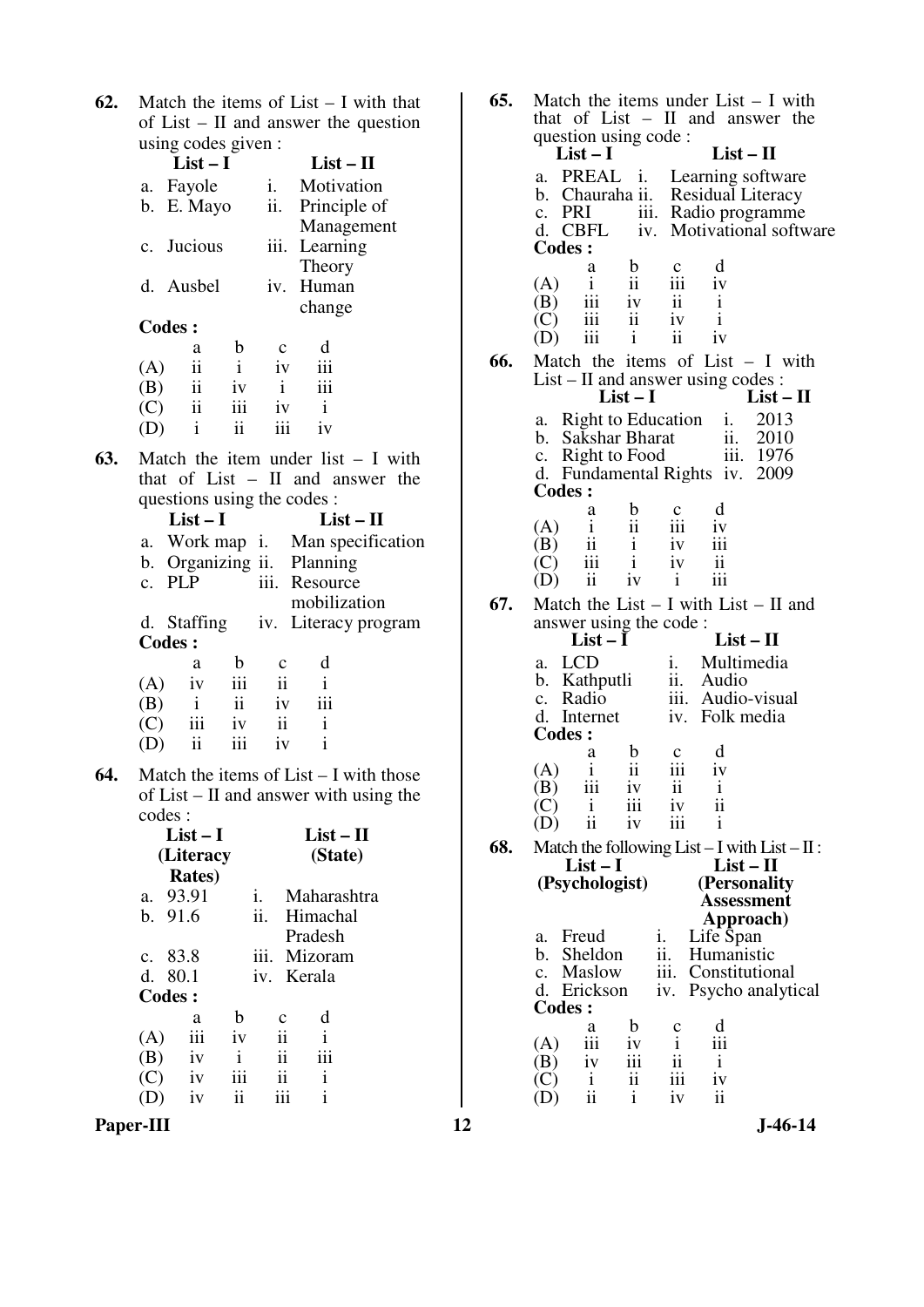निम्नलिखित कुटों का प्रयोग करते हुए सूची – I 62. को सूची – II से समेलित कीजिए : सूची – I सूची – II a. फेयोल अभिप्रेरणा  $\mathbf{i}$ . b. ई. मेयो ii. प्रबन्धन का सिद्धांत c. जूसियस iii. अधिगम सिद्धांत d. ऑसबेल iv. मानव परिवर्तन कूट:  $\rm d$  $\mathbf b$  $\mathbf c$  $\mathbf{a}$ iii  $(A)$ ii  $\mathbf{i}$  $iv$ (B)  $\mathbf{i}$ iii  $\mathbf{ii}$  $iv$  $(C)$  $\mathbf{i}$  $\overline{\mathbf{u}}$ iii  $iv$ (D)  $\mathbf{i}$  $\overline{\mathbf{u}}$ iii iv सूची - I को सूची - II से सुमेलित कीजिए: 63. सची – I सची – II व्यक्ति विशिष्टिकरण a. कार्य मैप  $i$ . b. आयोजन नियोजन  $ii.$ c. पी.एल.पी. iii. संशाधन गतिशीलता d. स्टाफिंग iv. साक्षरता कार्यक्रम कुट :  $\mathbf d$  $\mathbf{a}$  $\mathbf b$  $\mathbf c$  $\mathbf{i}$  $\mathbf{ii}$  $(A)$  $iv$ iii (B)  $\mathbf{i}$  $\mathbf{ii}$  $iv$ iii  $(C)$  $\mathbf{ii}$  $\mathbf{i}$ iii  $iv$ (D)  $\mathbf{i}$  $\overline{\mathbf{i}}$ iii iv सूची – I के आइटम को सूची – II से मिलान 64. कोजिए $\cdot$ सूची – I सूची – II (Literacy (State) **Rates**) a. 93.91 महाराष्ट्र  $\mathbf{i}$ . हिमाचल प्रदेश b. 91.6 ii. c. 83.8 iii. मिझोरम  $d. 80.1$ iv. केरला कूट :  $\mathbf b$ d  $\mathbf{a}$  $\mathbf c$  $\mathbf{ii}$  $\mathbf{i}$  $(A)$ iii  $iv$ (B) iv  $\mathbf{i}$  $\overline{\mathbf{u}}$ iii  $\mathbf{i}$  $(C)$ iv iii  $\mathbf{ii}$  $(D)$  $iv$  $\mathbf{ii}$ iii  $\mathbf{i}$ 

सूची – I सूची – II a. पी.आर.ई.ए.एल. i. लर्निंग सॉफ्टवेयर b. चौराहा ii. रेजिडयस साक्षरता c. पी.आर.आई. iii. रेडियो प्रोग्राम d. सी.बी.एफ.एल. iv. प्रेरणात्मक सॉफ्टवेयर कूट:  $\mathbf b$  $\mathbf d$  $\mathbf c$  $\rm{a}$  $(A)$ iii  $\mathbf{i}$  $iv$  $\overline{\mathbf{u}}$  $(B)$ iii  $iv$  $\mathbf{ii}$  $\mathbf{i}$  $(C)$  $\mathbf{i}$ iii ii iv (D)  $\overline{111}$  $\mathbf{i}$  $\overline{11}$ iv सूची - I को सूची - II से सुमेलित कीजिए: 66. सूची – I सूची – II a. शिक्षा का अधिकार  $\mathbf{i}$ . 2013  $ii.$ b. साक्षर भारत 2010 c. भोजन का अधिकार iii. 1976 d. मौलिक अधिकार iv. 2009 कूट:  $\mathbf{a}$  $\mathbf b$  $\mathbf{c}$ d  $(A)$  $\mathbf{i}$ iii  $\overline{\mathbf{u}}$ iv (B)  $\overline{\mathbf{u}}$  $\mathbf{i}$ iv iii  $\vec{C}$ iii  $\mathbf{i}$  $iv$  $\overline{\mathbf{u}}$  $(D)$  $\overline{\mathbf{u}}$  $iv$  $\mathbf{i}$ iii सूची – I को सूची – II से सुमेलित कीजिए : 67. सची –  $\overline{\mathbf{I}}$ सची –  $II$ मल्टीमीडिया a. एल.सी.डी.  $i$ . b. कथपुतली श्राव्य ii. c. रेडियो iii. दृश्य-श्राव्य iv. फोक मीडिया d. इन्टरनेट कूट: d  $\mathbf b$  $\mathbf{c}$  $\rm{a}$  $(A)$ iii iv  $\mathbf{i}$  $\overline{\mathbf{u}}$  $(B)$ iii iv  $\overline{\mathbf{1}}$  $\mathbf{i}$  $(C)$  $\mathbf{i}$ iii  $iv$  $\overline{\mathbf{1}}$ (D)  $\overline{\mathbf{u}}$  $iv$  $\overline{111}$ j. सूची – I तथा सूची – II से मिलान कीजिए : 68. सूची – I सची – II (व्यक्तित्व निर्धारण अधिगम) (मनोवैज्ञानिक) a. फ्रायड  $i$ . लाइफ स्पेन ह्यमनिस्टिक b. शेल्डन ii. c. मेस्लो iii. कॉन्सीटयूसनल iv. साइको एनेलिटकल d. इरिक्सन कट: d  $\mathbf b$  $\mathbf{c}$ a  $(A)$  $\mathbf{i}$ iii iv iii  $(B)$  $\mathbf{ii}$ iv iii  $\mathbf{i}$  $(C)$ iii iv  $\mathbf{i}$ ii (D)  $\overline{\mathbf{u}}$  $\mathbf{i}$  $iv$  $\overline{\mathbf{1}}$ 

सूची - I को सूची - II से सुमेलित कीजिए:

65.

 $J-46-14$ 

13

Paper-III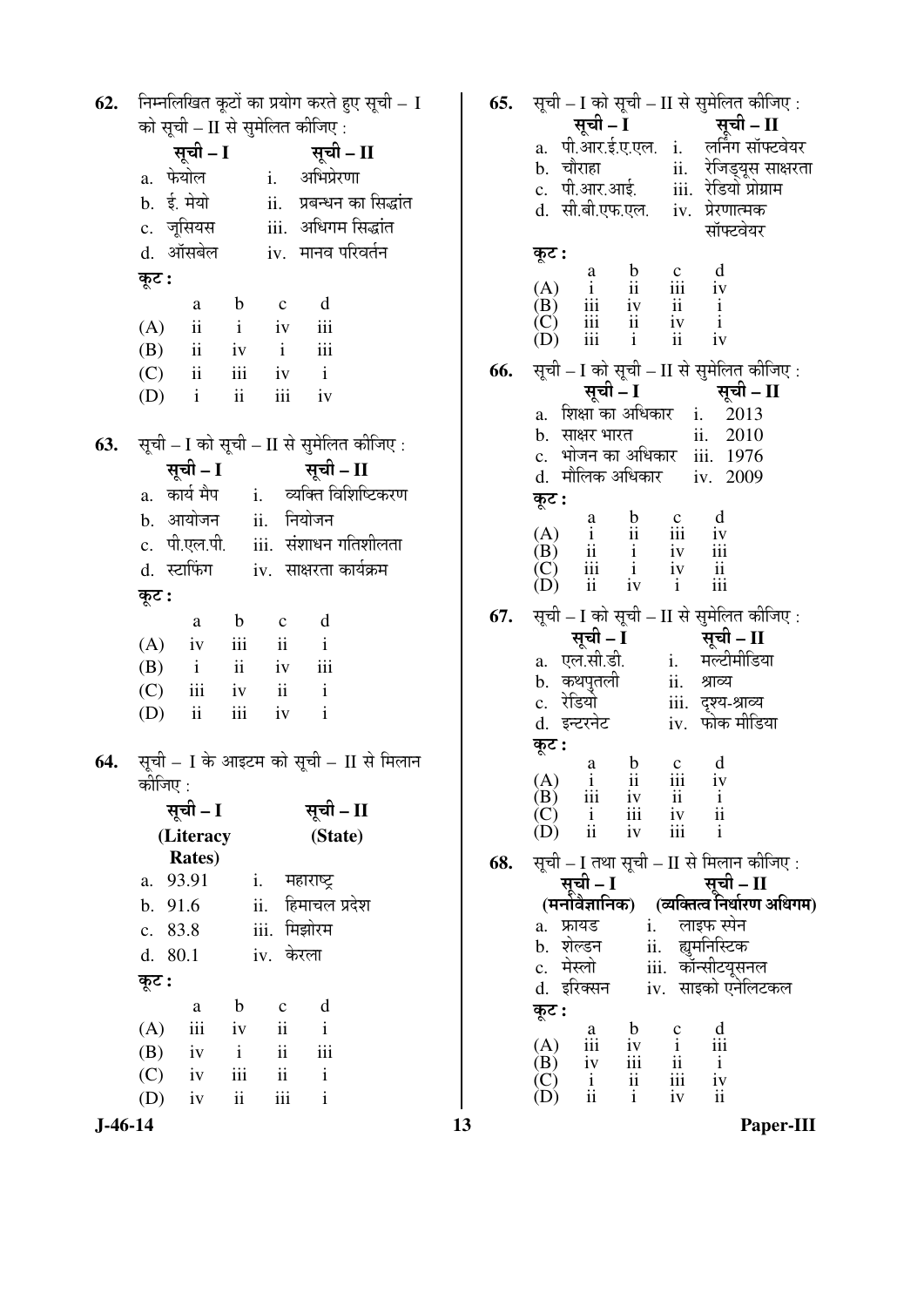| 69. | Match the following List $-I$ with List $-II$ : |                        |              |                     |                     |      |             |  |  |
|-----|-------------------------------------------------|------------------------|--------------|---------------------|---------------------|------|-------------|--|--|
|     |                                                 | List – I               |              |                     |                     |      | $List - II$ |  |  |
|     |                                                 | (Policy/ACT)           |              |                     |                     |      | (Year)      |  |  |
|     | $a_{-}$                                         | National Curriculum i. |              |                     |                     |      | 2005        |  |  |
|     |                                                 | Framework (NCF)        |              |                     |                     |      |             |  |  |
|     | b.                                              | <b>NCTE</b>            |              |                     | 11.                 |      | 2010        |  |  |
|     |                                                 | c. NPE                 |              |                     |                     | iii. | 1993        |  |  |
|     |                                                 | d. RTE                 |              |                     | iv.                 |      | 1986        |  |  |
|     |                                                 | <b>Codes:</b>          |              |                     |                     |      |             |  |  |
|     |                                                 | a                      | b            | с                   | d                   |      |             |  |  |
|     | (A)                                             | $\mathbf{i}$           | iii          | iv                  | $\ddot{\mathbf{i}}$ |      |             |  |  |
|     | (B)                                             | ii                     | $\mathbf{i}$ | iii                 | iv                  |      |             |  |  |
|     | (C)                                             | iii                    | iv           | $\ddot{\mathbf{i}}$ | i                   |      |             |  |  |
|     |                                                 | iv                     | ii           | i                   |                     |      |             |  |  |
|     |                                                 |                        |              |                     |                     |      |             |  |  |

**70.** Match the following List – I with  $List - II:$ 

| $List-I$       |                   |     |                     |                     | $List - II$  |  |  |
|----------------|-------------------|-----|---------------------|---------------------|--------------|--|--|
| (HRM function) |                   |     |                     |                     | (Stages)     |  |  |
|                | a. Selection      |     |                     |                     | $\mathbf{I}$ |  |  |
|                | b. Appointment    |     |                     | ii.                 | Ш            |  |  |
|                | c. Induction      |     |                     | iii.                | IV           |  |  |
|                | d. Job assignment |     |                     | iv. I               |              |  |  |
|                | <b>Codes:</b>     |     |                     |                     |              |  |  |
|                | a                 | h   | с                   | d                   |              |  |  |
| (A)            | ii                | iv  | $\mathbf{i}$        | $\ddot{\mathbf{i}}$ |              |  |  |
| (B)            | iii               | i   | $\ddot{\mathbf{i}}$ | iv                  |              |  |  |
| (C)            | ii                | iii | 1V                  | i                   |              |  |  |
|                | i                 | ij  |                     | 1V                  |              |  |  |
|                |                   |     |                     |                     |              |  |  |

**Direction (Q. Nos. 71 – 75) :** Read the passage given below and answer the questions based on your understanding of the passage.

 Extension is no longer associated with sporadic lectures by the University's 'low rank' professors; other senior professors willingly associate with the extension endeavour. It includes multitude of activities ranging from adult basic literacy to provide necessary life skill and techniques to solve one's problem. The term carries with it a developmental urge, suggesting an initiative on the part of those agencies, which have an obligation to the society. It advocates a formative action by the university, with resources at its command in form of students, functionaries and its gamut of knowledge, for those who

need such services in order to lead a better life. Extension is perceived as a mechanism for the university to reach out to community and work for the common good of the people. Based on the insights gained from interaction , it has created possibilities for the introduction of dimension of 'intension' in the form of a force to bring changes within the formal system of knowledge, hopefully, extension of academic curricula. This can only be possible with the increased and sustained interaction between university and community.

- **71.** What is true about the extension services of Universities ?
	- (A) It has continued to operate in seclusion
	- (B) Community has developed an apathy towards such services
	- (C) Sporadic lecture has been replaced by a broad based activities
	- (D) It exonerate agencies of any obligation
- **72.** Extension has resulted into
	- (A) Development of insight into the problem of the people.
	- (B) Development of a cadre of functionaries.
	- (C) Both (A) and (B) are correct.
	- (D) (A) is correct and (B) is wrong.
- **73.** According to the passage extension has begun to influence
	- (A) Curricula
	- (B) Functioning of University
	- (C) Over use of its resources
	- (D) None of the above
- **74.** The resources referred in the paragraph are
	- (A) Students
	- (B) Functionaries
	- (C) Knowledge
	- (D) All of the above
- **75.** Formative actions referred in the paragraph are
	- (A) Literary programme.
	- (B) Any programme useful to the community.
	- (C) Both (A) and (B) are true.
	- (D) Both (A) and (B) are untrue.

## Paper-III **14** J-46-14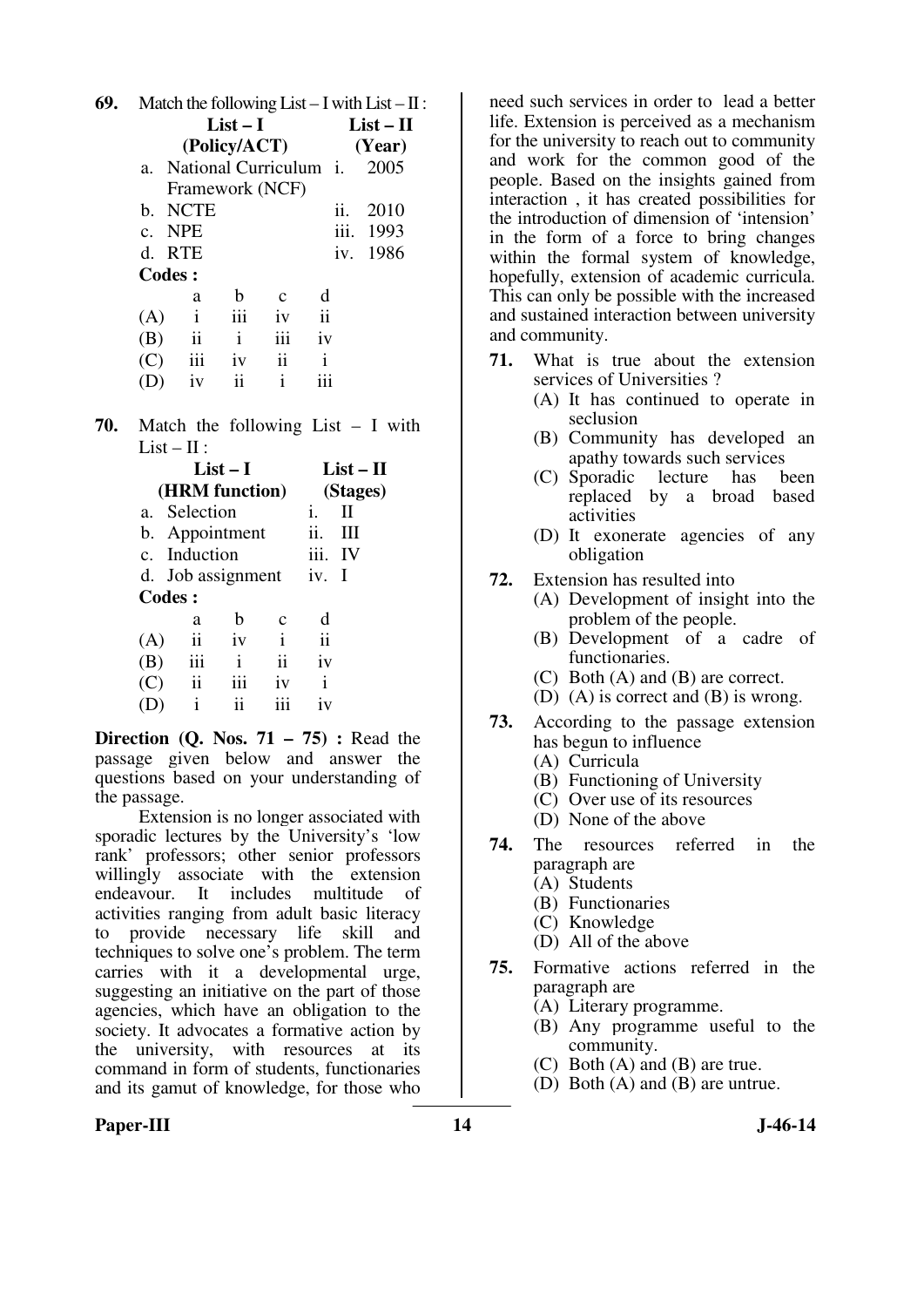| <b>69.</b> |          |                                          |             |                     |                     | सूची – I तथा सूची – II से मिलान कीजिए :     |  |  |
|------------|----------|------------------------------------------|-------------|---------------------|---------------------|---------------------------------------------|--|--|
|            | सूची – I |                                          |             |                     | सूची – II           |                                             |  |  |
|            |          | (नीति/एक्ट)                              |             |                     |                     | (वर्ष)                                      |  |  |
|            |          | a. राष्ट्रीय पाठ्यचर्या की i.            |             |                     |                     | 2005                                        |  |  |
|            |          | रूपरेखा                                  |             |                     |                     |                                             |  |  |
|            |          | b. एन.सी.टी.ई.                           |             |                     |                     | ii. 2010                                    |  |  |
|            |          | c. एन.पी.ई.                              |             |                     |                     | iii. 1993                                   |  |  |
|            |          | d. आर.टी.ई.                              |             |                     |                     | iv. 1986                                    |  |  |
|            | कूट :    |                                          |             |                     |                     |                                             |  |  |
|            |          | a                                        | $\mathbf b$ | $\mathbf{c}$        | d                   |                                             |  |  |
|            |          | $(A)$ i                                  |             | iii iv              | $\ddot{\mathbf{i}}$ |                                             |  |  |
|            |          | $(B)$ ii ii                              |             |                     | iv                  |                                             |  |  |
|            |          | $(C)$ iii iv                             |             | $\ddot{\mathbf{i}}$ | $\mathbf{i}$        |                                             |  |  |
|            |          | $(D)$ iv ii                              |             | $\mathbf{i}$        | iii                 |                                             |  |  |
| 70.        |          |                                          |             |                     |                     | सूची – I तथा सूची – II से मिलान कीजिए :     |  |  |
|            | सूची – I |                                          |             |                     | सूची – II           |                                             |  |  |
|            |          | (एच.आर.एम. प्रक्रियाएँ) (चरण)            |             |                     |                     |                                             |  |  |
|            | a. चयन   |                                          |             |                     | i.                  | $\mathbf{I}$                                |  |  |
|            |          | b. नियुक्ति                              |             |                     | ii. III             |                                             |  |  |
|            |          | c.  कार्य परिचय                          |             |                     | iii. IV             |                                             |  |  |
|            |          | d. कार्य निर्धारण                        |             |                     | iv. I               |                                             |  |  |
|            | कूट :    |                                          |             |                     |                     |                                             |  |  |
|            |          | a                                        | $\mathbf b$ | $\mathbf{c}$        | $\mathbf d$         |                                             |  |  |
|            |          | $(A)$ ii iv                              |             | $\mathbf{i}$        | $\ddot{\mathbf{i}}$ |                                             |  |  |
|            |          | $(B)$ iii i                              |             | ii iv               |                     |                                             |  |  |
|            |          | $(C)$ ii                                 | iii         | iv                  | $\mathbf{i}$        |                                             |  |  |
|            | $(D)$ i  |                                          | ii          | iii                 | iv                  |                                             |  |  |
|            |          |                                          |             |                     |                     | निम्नलिखित गद्यांश को पढ़िए और उसके आधार पर |  |  |
|            |          | प्रश्नसंख्या 71 से 75 तक का उत्तर दीजिए: |             |                     |                     |                                             |  |  |
|            |          |                                          |             |                     |                     |                                             |  |  |

प्रसार शिक्षा अब विश्वविद्यालय के कनिष्ठ प्राध्यापकों के छूटपुट लेक्चरों से ही सम्बद्ध नहीं रही, अन्य प्रवर प्राध्यापक भी स्वेच्छा से प्रसार शिक्षा के प्रयास से जुड़ने लगे हैं । इसमें वयस्क की मुलभुत साक्षरता से लेकर किसी व्यक्ति की समस्याओं के समाधान के लिए आवश्यक जीवन-कौशल तथा तकनीक महैया करने सम्बन्धी अनेक गतिविधियाँ सम्मिलित हैं । इस शब्द में विकासात्मक इच्छा निहित है जो उन एजेंसियों, जिनकी समाज के प्रति दायित्व है. को पहल करने का सुझाव देती हैं । यह विश्वविद्यालय द्वारा रचनात्मक कार्य को किये जाने की वकालत करती हैं. क्योंकि विश्वविद्यालय के पास उन लोगों. जो बेहतर जीवन जीना चाहते हैं को सेवा के लिए विद्यार्थियों, कार्यकर्त्ताओं और अपार ज्ञान-भण्डार

है । प्रसार शिक्षा को विश्वविद्यालय के एक यन्त्र के रूप में समझा जाता है, जिससे वह समुदाय तक पहुँच सकती है और जिससे वह लोगों के साझे कल्याण के लिए कार्य कर सकती है । अन्तर्संवाद द्वारा इस सम्बन्ध में प्राप्त की अन्तर्दृष्टि से इसमें तीव्रता के पक्ष को जोड़ने की संभावना पैदा हो गई है ताकि इसे ज्ञान की औपचारिक पद्धति में परिवर्तन लाने के लिए एक शक्ति के रूप में प्रयुक्त किया जा सके । इससे अकादमिक पाठयक्रमों में प्रसार आ सकता है । यह तभी संभव है जब विश्वविद्यालय और समुदाय के बीच संवाद अखण्ड चले और इसमें निरन्तर वद्धि होती रहे ।

- 71. विश्वविद्यालयों की प्रसार शिक्षा की सेवाओं के प्रति सच क्या है ?
	- (A) यह पृथकता से चालू रही है।
	- (B) इन सेवाओं के प्रति समदाय की उदासीनता बढ़ी है ।
	- $(C)$  कभी-कभार के भाषणों का स्थान व्यापक आधार वाली गतिविधियों ने ले किया है ।
	- (D) यह एजेंसियों को उनकी सभी दायित्वों से मुक्त करती है ।
- प्रसार शिक्षा का यह परिणाम हुआ है 72.
	- (A) लोगों की समस्याओं के प्रति अन्तर्दष्टि का विकास
	- (B) कार्यकर्त्ताओं के कार्य का सिद्धांत
	- (C)  $(A)$  और  $(B)$  दोनों सही हैं।
	- (D) (A) सही है, परन्तु (B) गलत है ।
- 73. गद्यांश के अनुसार प्रसार शिक्षा ने किसे प्रभापित करना प्रारम्भ कर दिया है ?
	- (A) पाठ्यक्रम
	- (B) विश्वविद्यालय की कार्यशैली
	- इसके स्रोतों का अति-उपयोग  $(C)$
	- (D) उपरोक्त में से कोई नहीं
- गद्यांश में संदर्भित स्रोत हैं 74.
	- $(A)$  विद्यार्थी कार्यकर्त्ता (B)
	- $(D)$ उपरोक्त सभी  $(C)$ ज्ञान
- गद्यांश में संदर्भित रचनात्मक क्रियाएँ हैं 75.
	- (A) साक्षरता कार्यक्रम
	- (B) समुदाय के लाभकारी कोई कार्यक्रम
	- $(C)$   $(A)$  और  $(B)$  दोनों सही हैं।
	- (A) और (B) दोनों गलत हैं ।  $(D)$

 $J-46-14$